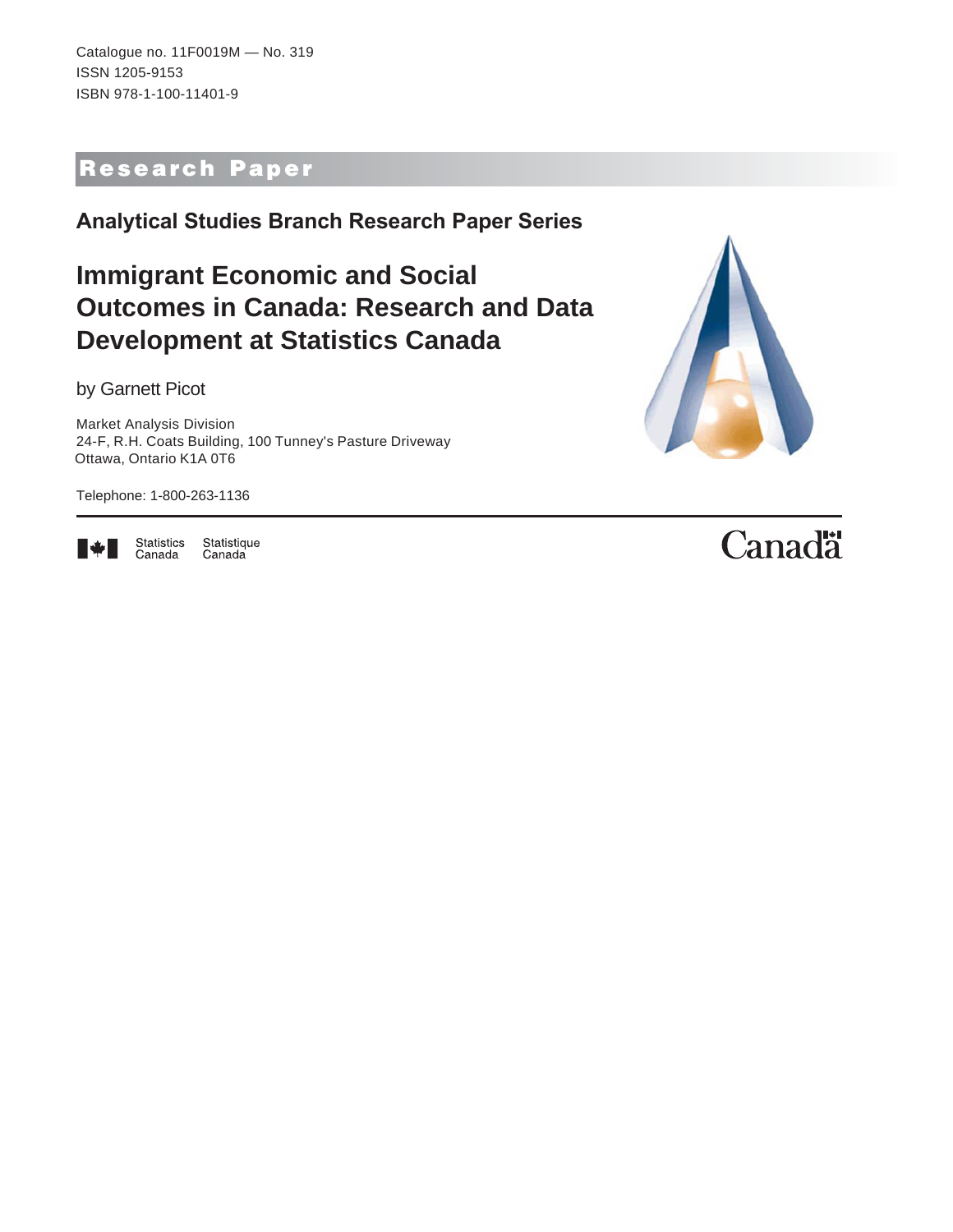### **Immigrant Economic and Social Outcomes in Canada: Research and Data Development at Statistics Canada**

#### **by Garnett Picot**

#### **11F0019M No. 319 ISSN 1205-9153 ISBN 978-1-100-11401-9**

Statistics Canada Business and Labour Market Analysis 24-F, R.H. Coats Building, 100 Tunney's Pasture Driveway, Ottawa K1A 0T6

#### **How to obtain more information:**

National inquiries line: 1-800-263-1136 E-Mail inquiries: infostats@statcan.gc.ca

#### **December 2008**

#### Published by authority of the Minister responsible for Statistics Canada

© Minister of Industry, 2008

All rights reserved. The content of this electronic publication may be reproduced, in whole or in part, and by any means, without further permission from Statistics Canada, subject to the following conditions: that it be done solely for the purposes of private study, research, criticism, review or newspaper summary, and/or for non-commercial purposes; and that Statistics Canada be fully acknowledged as follows: Source (or "Adapted from," if appropriate): Statistics Canada, year of publication, name of product, catalogue number, volume and issue numbers, reference period and page(s). Otherwise, no part of this publication may be reproduced, stored in a retrieval system or transmitted in any form, by any means—electronic, mechanical or photocopy—or for any purposes without prior written permission of Licensing Services, Client Services Division, Statistics Canada, Ottawa, Ontario, Canada K1A 0T6.

#### La version française de cette publication est disponible (n<sup>o</sup> 11F0019M au catalogue, n<sup>o</sup> 319).

#### **Note of appreciation**

Canada owes the success of its statistical system to a long-standing partnership between Statistics Canada, the citizens of Canada, its businesses, governments and other institutions. Accurate and timely statistical information could not be produced without their continued cooperation and goodwill.

#### **Standards of service to the public**

Statistics Canada is committed to serving its clients in a prompt, reliable and courteous manner. To this end, the Agency has developed standards of service which its employees observe in serving its clients. To obtain a copy of these service standards, please contact Statistics Canada toll free at 1-800-263-1136. The service standards are also published on www.statcan.gc.ca under About us > Providing services to Canadians.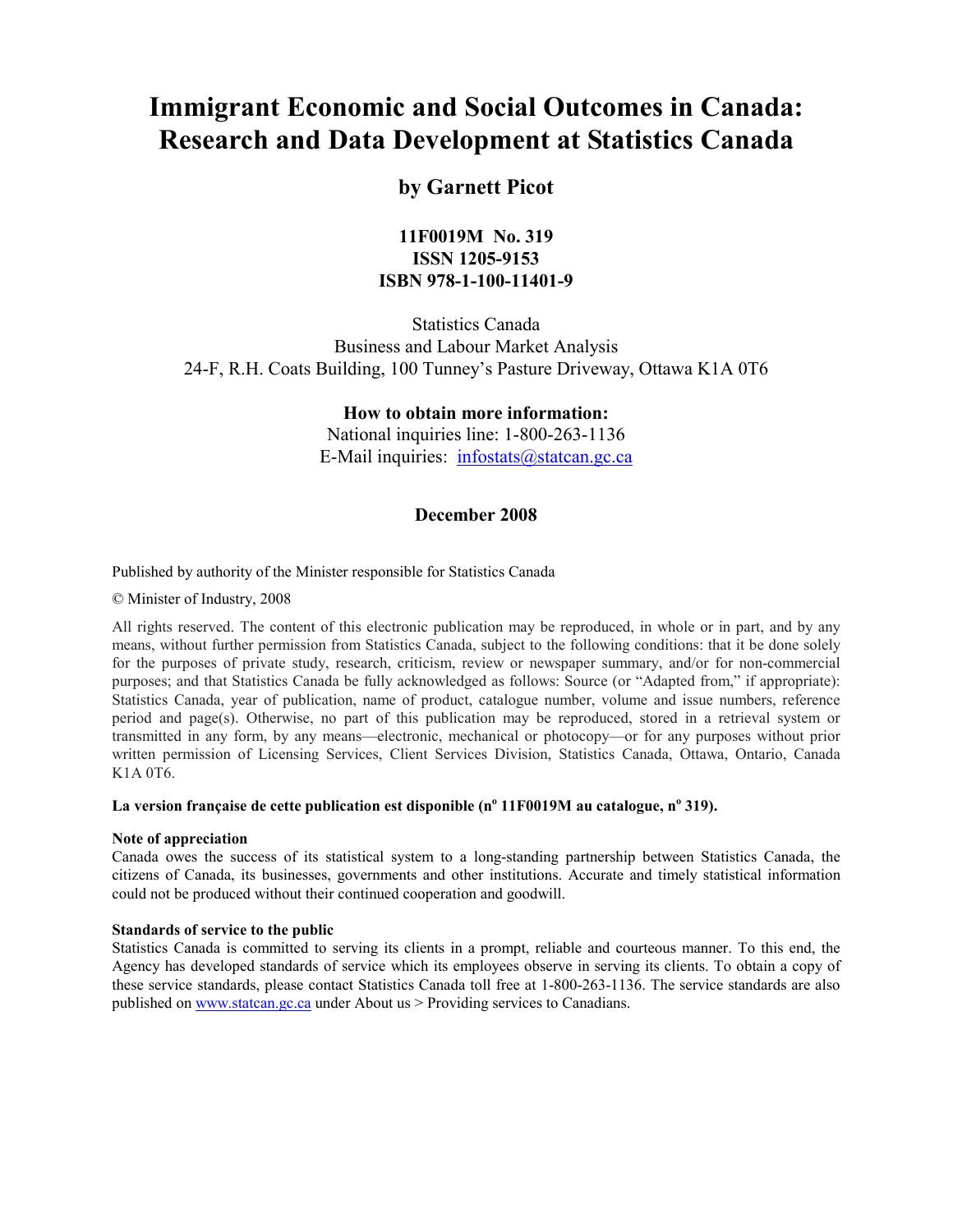#### **Analytical Studies Research Paper Series**

The Analytical Studies Research Paper Series provides for the circulation, on a pre-publication basis, of research conducted by Branch staff, visiting Fellows and academic associates. The Research Paper Series is intended to stimulate discussion on a variety of topics including labour, business firm dynamics, pensions, agriculture, mortality, language, immigration, statistical computing and simulation. Readers of the series are encouraged to contact the authors with comments, criticisms and suggestions. A list of titles appears at the end of this document.

Papers in the series are distributed to research institutes, and specialty libraries. These papers can be downloaded from the Internet at www.statcan.gc.ca

> Publications Review Committee Analytical Studies, Statistics Canada 24th Floor, R.H. Coats Building Ottawa, Ontario K1A 0T6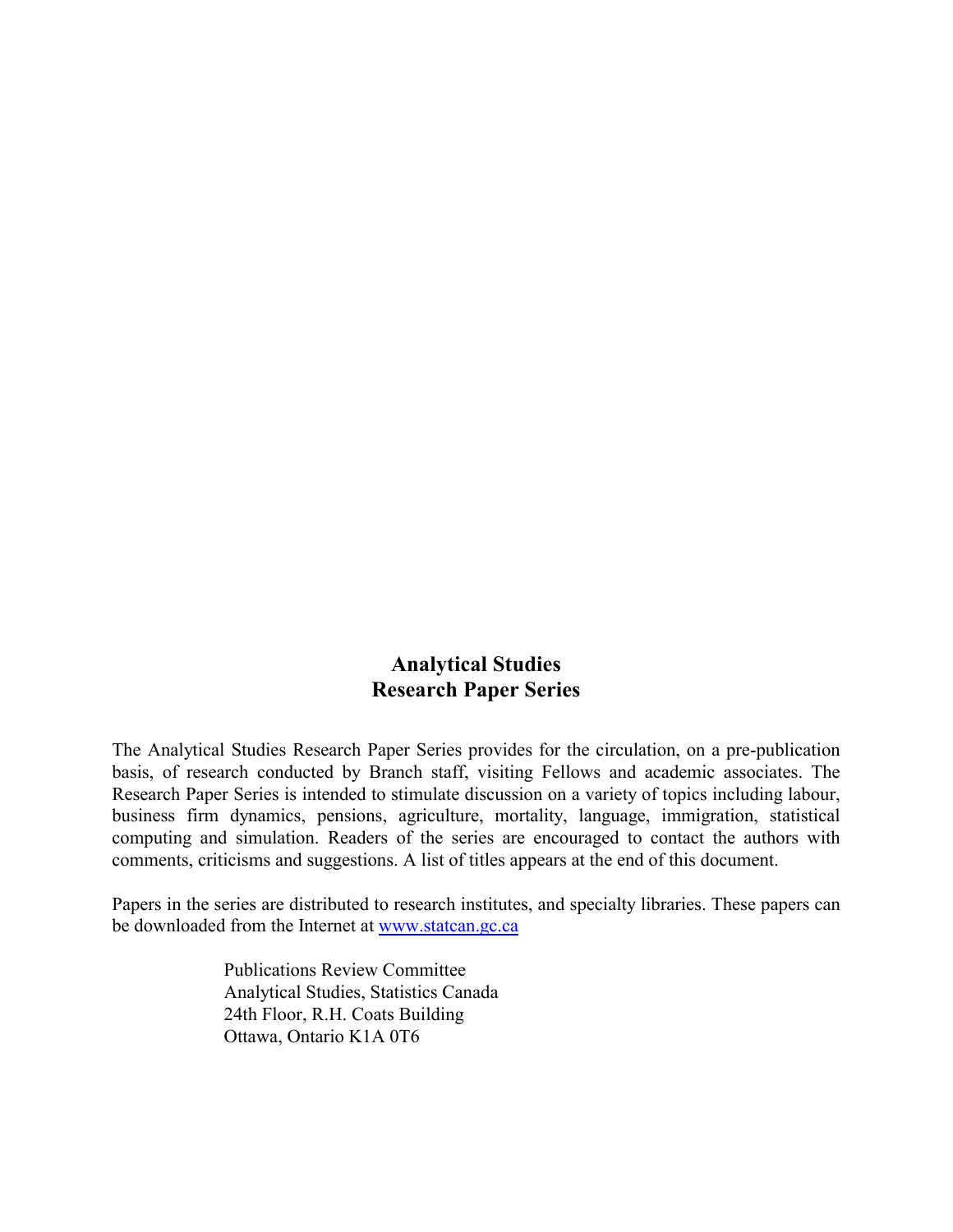### **Table of contents**

| $\mathbf{1}$ |                                                                                                                                                                                                                                                                                                                                                                                            |  |
|--------------|--------------------------------------------------------------------------------------------------------------------------------------------------------------------------------------------------------------------------------------------------------------------------------------------------------------------------------------------------------------------------------------------|--|
| 2            |                                                                                                                                                                                                                                                                                                                                                                                            |  |
| 3            |                                                                                                                                                                                                                                                                                                                                                                                            |  |
| 4            |                                                                                                                                                                                                                                                                                                                                                                                            |  |
| 5            | Why is there a decline in relative entry-level earnings among recent immigrants? 15<br>The changing source countries of entering immigrants and related changing characteristics15<br>5.1<br>5.2<br>5.3<br>5.4 Deteriorating labour market outcomes for new labour market entrants in general, of which<br>Strong competition from the increasingly highly educated Canadian born16<br>5.5 |  |
| 6            |                                                                                                                                                                                                                                                                                                                                                                                            |  |
| 7            | Educational and economic outcomes for second-generation Canadians: The children                                                                                                                                                                                                                                                                                                            |  |
| 8            | 8.2                                                                                                                                                                                                                                                                                                                                                                                        |  |
| 9            |                                                                                                                                                                                                                                                                                                                                                                                            |  |
|              | 10.3.2 Linking of the Longitudinal Immigration Database to the Longitudinal<br>10.3.3 The development of the Longitudinal Survey of Immigrants to Canada 26                                                                                                                                                                                                                                |  |
|              |                                                                                                                                                                                                                                                                                                                                                                                            |  |
|              |                                                                                                                                                                                                                                                                                                                                                                                            |  |
|              | 13.1 Immigration-related studies from Statistics Canada: Chronological bibliography31                                                                                                                                                                                                                                                                                                      |  |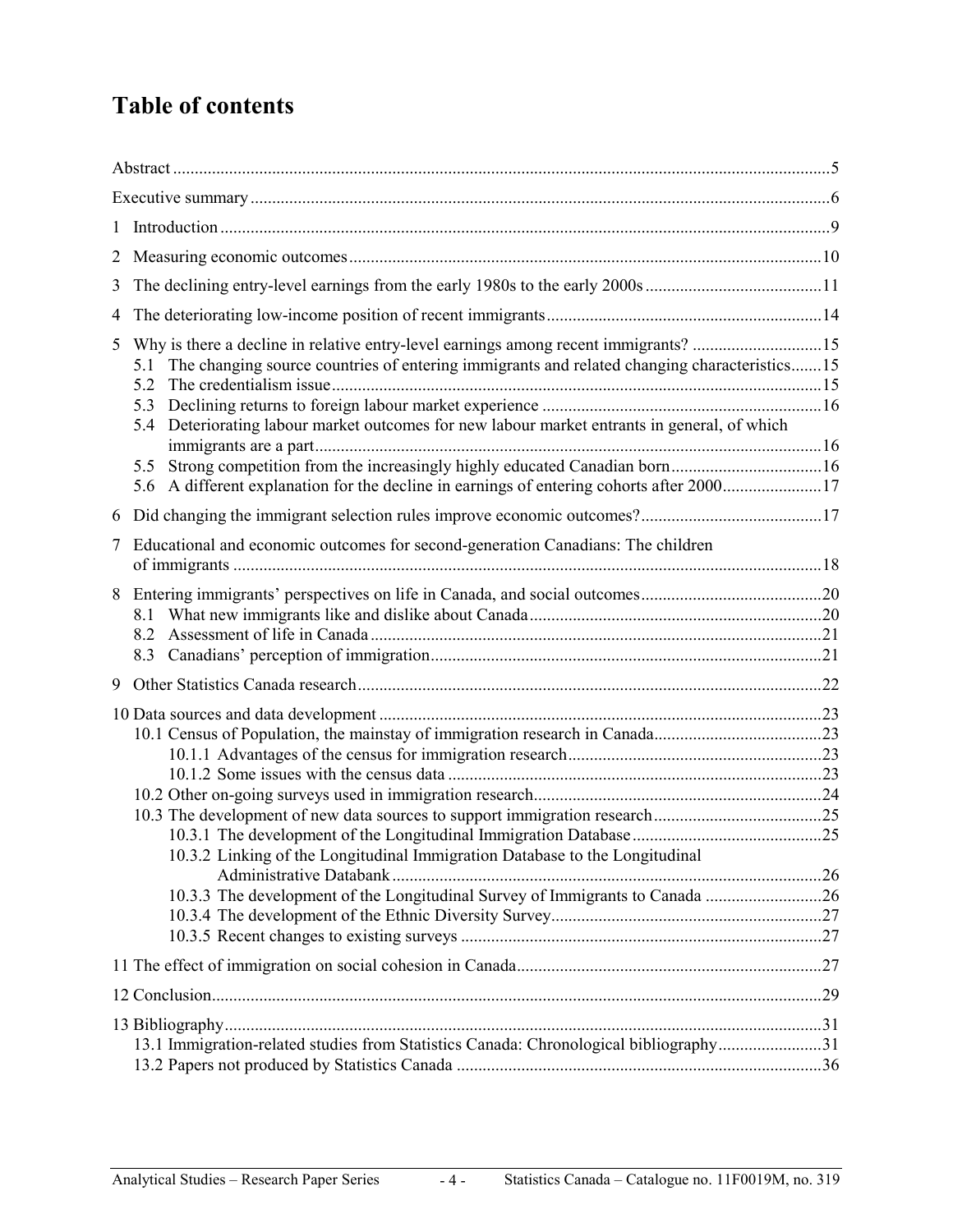### <span id="page-4-0"></span>**Abstract**

The past 25 years has seen a more or less continuous deterioration in the economic outcomes for immigrants entering Canada. However, economic outcomes for second-generation Canadians (children of immigrants) are more positive, and in spite of the economic difficulties, after four years in Canada most immigrants entering in 2000 remained positive regarding their immigration decision, citing the freedom, safety, rights, security and prospects for the future as the aspects they appreciate most in Canada. This paper reviews what we know about the economic deterioration, and the possible reasons behind it, in particular based on the research conducted at Statistics Canada. It also outlines the data development undertaken by Statistics Canada and its policy department partners to support increased research of this topic. From 2002 to 2008, Statistics Canada released 64 research articles on the above topics, and others related to immigration. The research suggests that through the 1980s and 1990s three factors were associated with the deterioration in economic outcomes: (1) the changing mix of source regions and related issues such as language and school quality, (2) declining returns to foreign experience, and (3) the deterioration in economic outcomes for all new labour market entrants, of which immigrants are a special case. After 2000, the reasons appear to be different, and are associated more with the dramatic increase in the number of engineers and information technology (IT) workers entering Canada, and the IT economic downturn. Data also suggest that, by and large, Canadians continue to see immigration as an important part of the development of Canada and that they continue to support it. The paper reviews Statistics Canada research that indicates that economic outcomes for most second-generation Canadians remain very positive. Finally, there is a discussion of the interaction between immigration and social cohesion in Canada, and possible reasons as to why we have not seen the discontent with immigration policy in Canada that has been observed in some European countries.

**Keywords**: immigration, immigrant economic integration, immigrant social integration, immigration data sources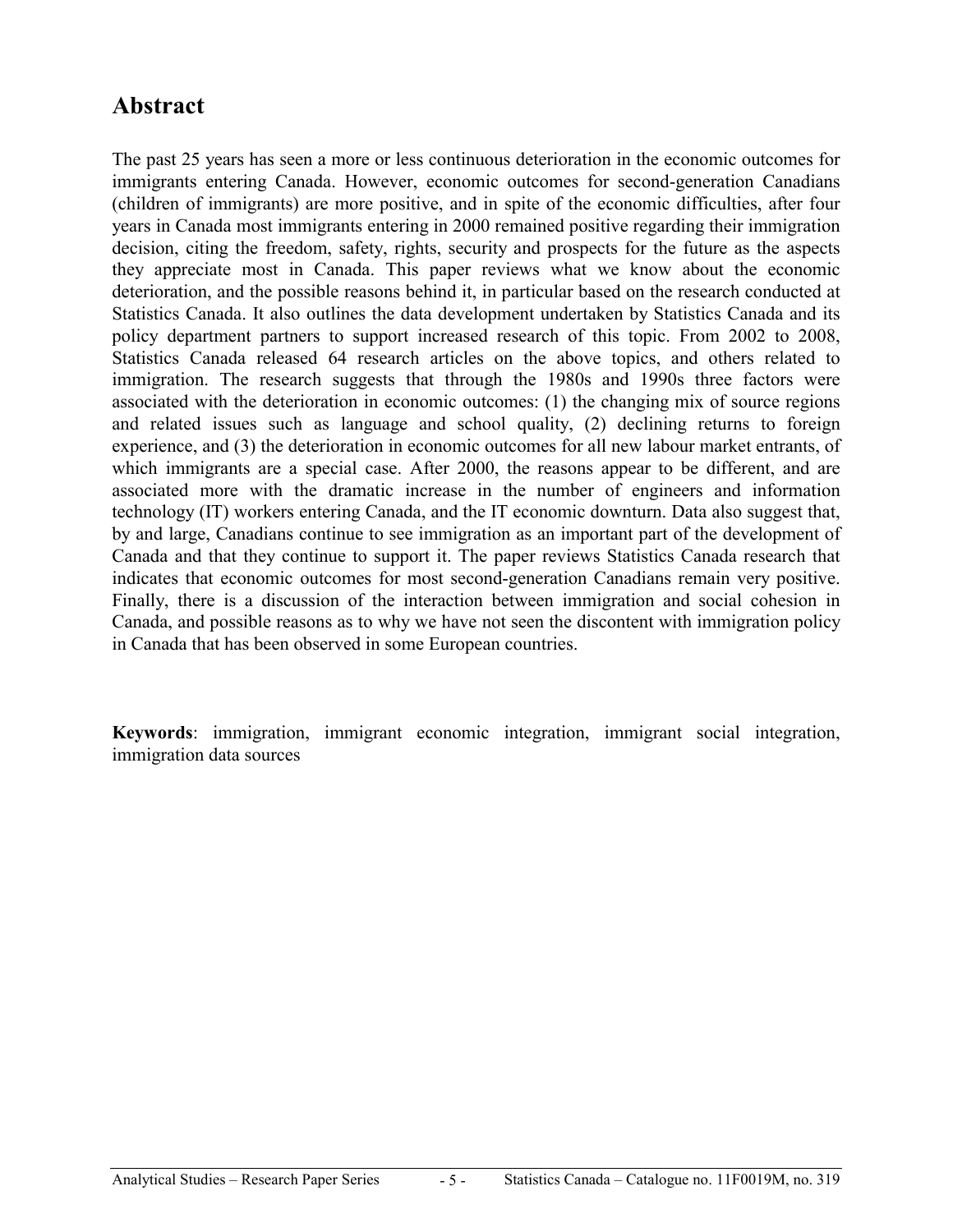### <span id="page-5-0"></span>**Executive summary**

Economic and social outcomes of immigrants and their children is a major policy concern in Canada. Immigration to Canada is currently at high levels by historical standards, and it is likely to remain there. Many policy analysts and business people believe that pending labour shortages should result in more, not less, immigration.

These high immigration levels have introduced significant change in Canada's social and economic landscape; and outcomes for immigrants have changed significantly over the past two decades. This paper outlines the significant response by Statistics Canada to the demand for both more empirical research on immigration issues, and the development of new data sources to support such research.

Research as early as the late 1980s suggested that the traditional patterns of economic outcomes had been changing, and not for the better. Research conducted by Statistics Canada researchers and others demonstrated that the earnings gap during the first few years in Canada between immigrants and the Canadian born has been increasing, in spite of rising educational attainment of immigrants. Furthermore, low income among successive groups of entering immigrants has been rising, both in absolute terms and relative to the Canadian born.

Research points to a number of potential reasons for this deterioration, but the three most often highlighted are (1) the change over time in the regions from which immigrants have come, and associated issues such as language skills, school quality, etc.; (2) declining economic returns to foreign work experience, to the point where by the late 1990s most entering immigrants received virtually no economic benefit for work experience acquired prior to entering Canada; and, (3) the deterioration in labour market outcomes for new labour market entrants as a whole, of which immigrants are a subset. However, recent research has argued that these determinants do not apply after 2000. The more recent deterioration is seen to be related to the dramatic rise in the number of information technology (IT) workers and engineers entering Canada, and the difficulty in their locating employment, to some extent associated with the IT downturn from 2001 to 2004. Research reviewed in the paper also asks to what extent changes in immigrant characteristics since 1993 have contributed to an improvement in economic outcomes. It finds that changing immigrant characteristics improved economic outcomes for immigrants at the middle and top of the income distribution, but had little positive effect at the bottom of the income distribution. As a result, the changes in selection patterns, and resulting change to immigrant characteristics mainly rising education levels—had only a very small positive effect on low-income rates among entering immigrants.

The economic deterioration among first-generation immigrants is not the only concern. The outcomes of their children are equally important, if not more so. Here, the research paints a more positive picture. Most second-generation Canadians attain very high levels of education, and as a result, do very well in the labour market. Their educational and economic outcomes are seen, on average, to be equal to or better than those of their Canadian-born counterparts.

Regarding the perception of immigrants of their life in Canada, in spite of difficult economic outcomes experienced by many in recent years, by and large they remain positive regarding their decision to come to Canada. When asked about their views of Canada, after four years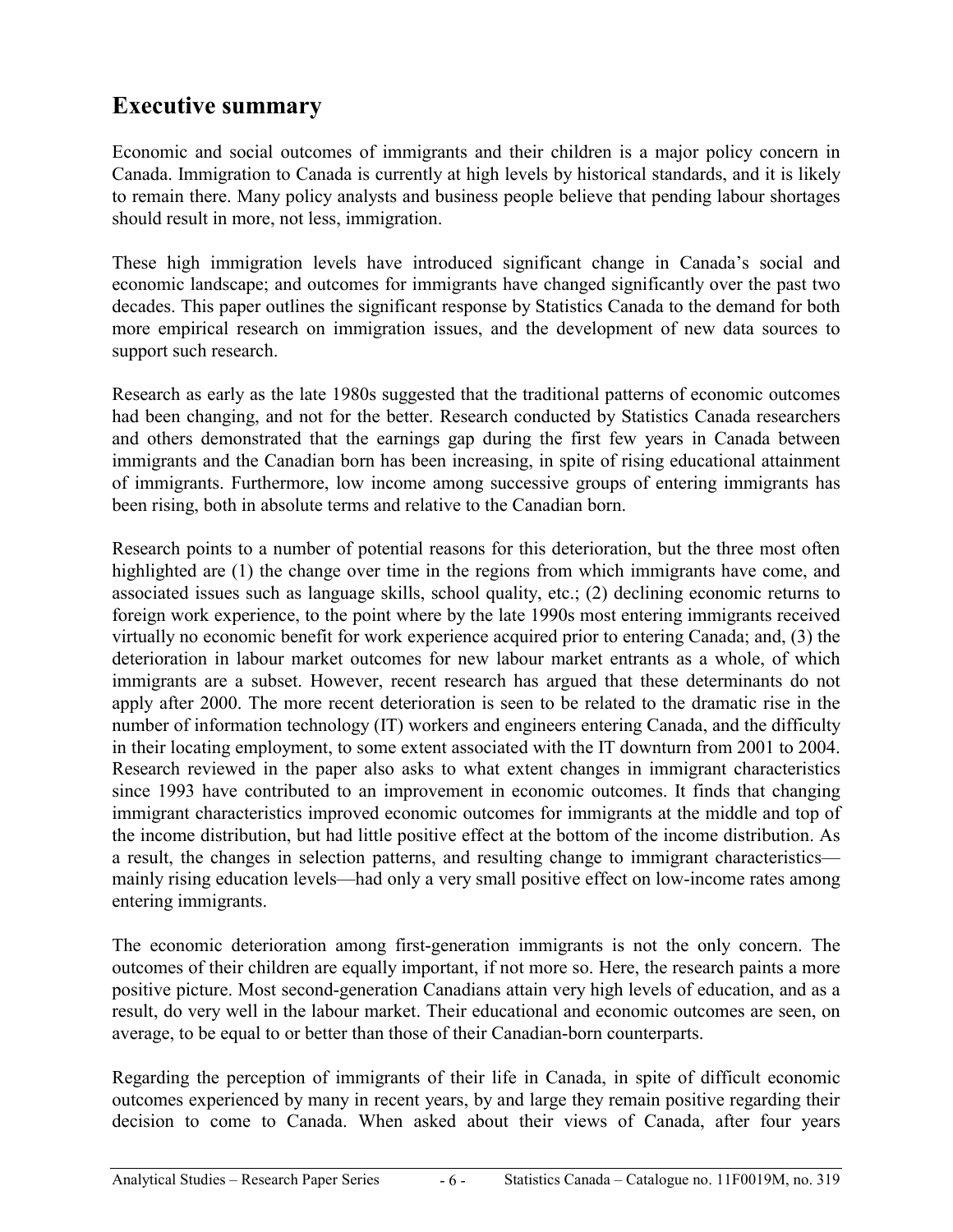immigrants entering Canada in 2000 indicated that they most appreciated the freedom, rights, safety and security, and prospects for the future that Canada had to offer. Among the challenges they faced, many pointed to economic issues such as locating employment. After being in Canada for four years, about three quarters of the 2000 immigrants said that they would make the decision to come to Canada again.

Although virtually no research has been conducted on the topic at Statistics Canada, the paper includes some speculation regarding why immigration has had relatively little negative effect on social cohesion in Canada, particularly as compared with some European countries. A number of potential reasons are discussed, including the fact that unlike many nations, Canada has never pursued a single national identity. Starting with confederation in 1867, Canada has had to accommodate two groups with very different religious, cultural and language characteristics, the French and the English. A tradition of such 'accommodation' has developed as a result. Furthermore, Canada thinks of itself as a land of immigrants, and most Canadians take pride in the country's ability to welcome newcomers. Other factors that could contribute to the lack of serious negative effects regarding social cohesion may include (1) the very high levels of education among entering immigrants, much higher than among the Canadian born; (2) the fact that all political parties at the federal, provincial and municipal levels argue that more immigration is necessary due to upcoming labour shortages, and this message is largely accepted by the Canadian population; (3) the relatively high level of civic engagement by immigrants in Canada; (4) the very racially diverse nature of immigration to Canada; and, (5) the lack of any significant issue regarding illegal immigration.

Faced with tremendous interest in immigration issues, Statistics Canada responded both by using existing data sources, such as the census, to shed light on important issues and, along with policy department partners, creating a number of new datasets, mainly longitudinal. While the census remains the most important data source for addressing many immigration issues, in part because of its large sample size, there are a number of more recent dataset creations. The first was the Immigrant Longitudinal Database (IMDB), a data source based primarily on administrative data, and created in partnership with Citizenship and Immigration Canada. This was followed by linking the IMDB to an existing administrative data source developed by Statistics Canada and referred to as the LAD (Longitudinal Administrative Databank). The advantage of the latter administrative file is that it contains longitudinal income information on other Canadian as well as immigrants, allowing for comparisons among groups. The IMBD is restricted to data on immigrants only. However, the administrative data sources contain a restricted set of variables. To overcome this issue the Longitudinal Survey of Immigrants to Canada (LSIC) was created, again for Citizenship and Immigration Canada. It tracked a sample of immigrants who entered in 2000 for four years to address issues such as education, housing, employment, health, attitudes, social networks and economic outcomes. In addition to these new data sources, the Ethnic Diversity Survey of 2002, created in partnership with Heritage Canada, and the addition of immigration identifiers to the Labour Force Survey in 2007, provide addition information for researchers and policy analysts concerned with immigration issues.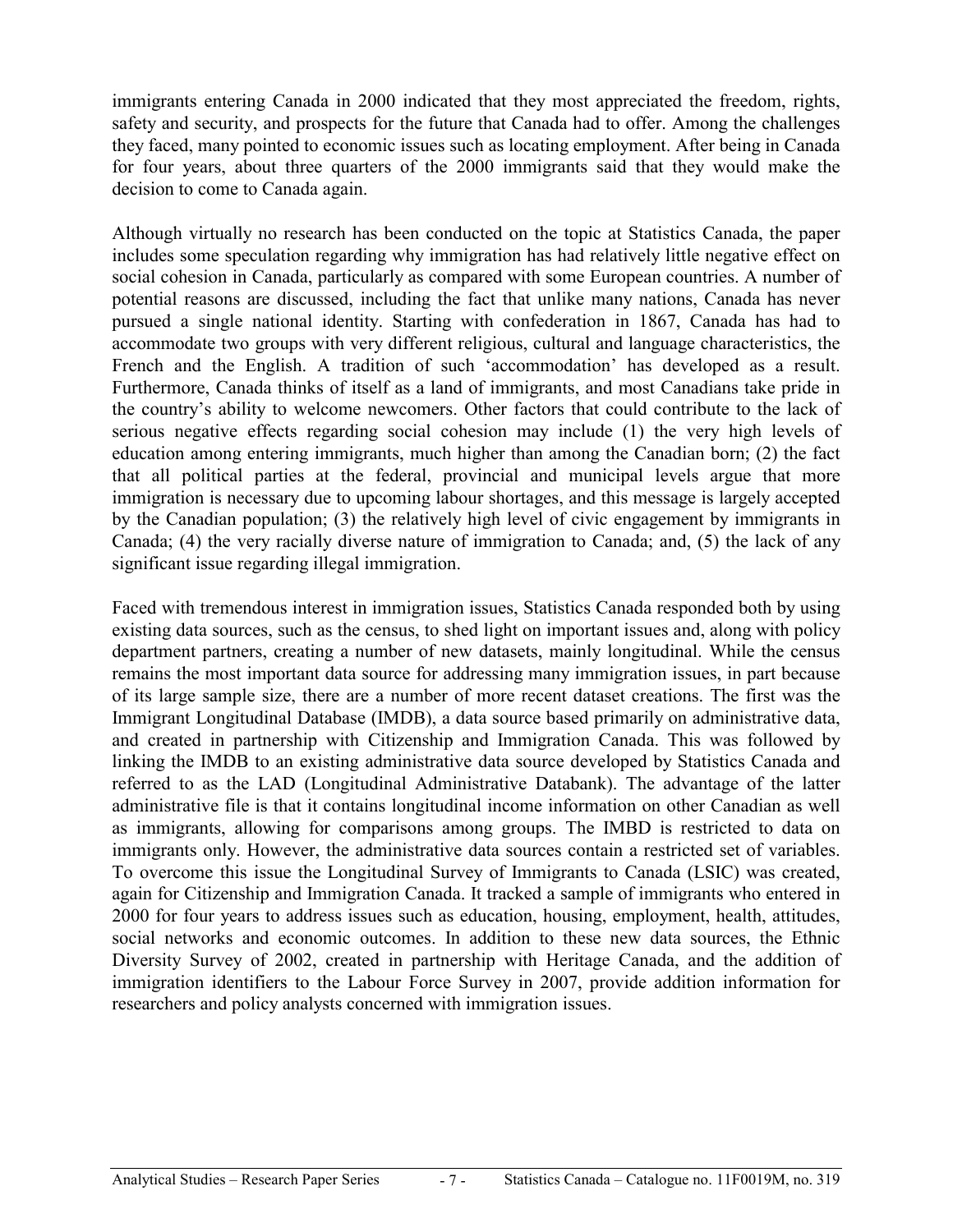The significant response by Statistics Canada to the demand for both research and new data related to immigration issues demonstrates some of the priorities in place at the Agency. These include (1) the importance placed on substantive research by Statistics Canada, often for data quality and data development reasons; (2) the importance of meaningful co-operation with its policy department partners in developing data and research; and, (3) the need to maintain strong links with the academic community so as to be aware of their data needs, the most recent research issues and methodologies, and to promote recruitment.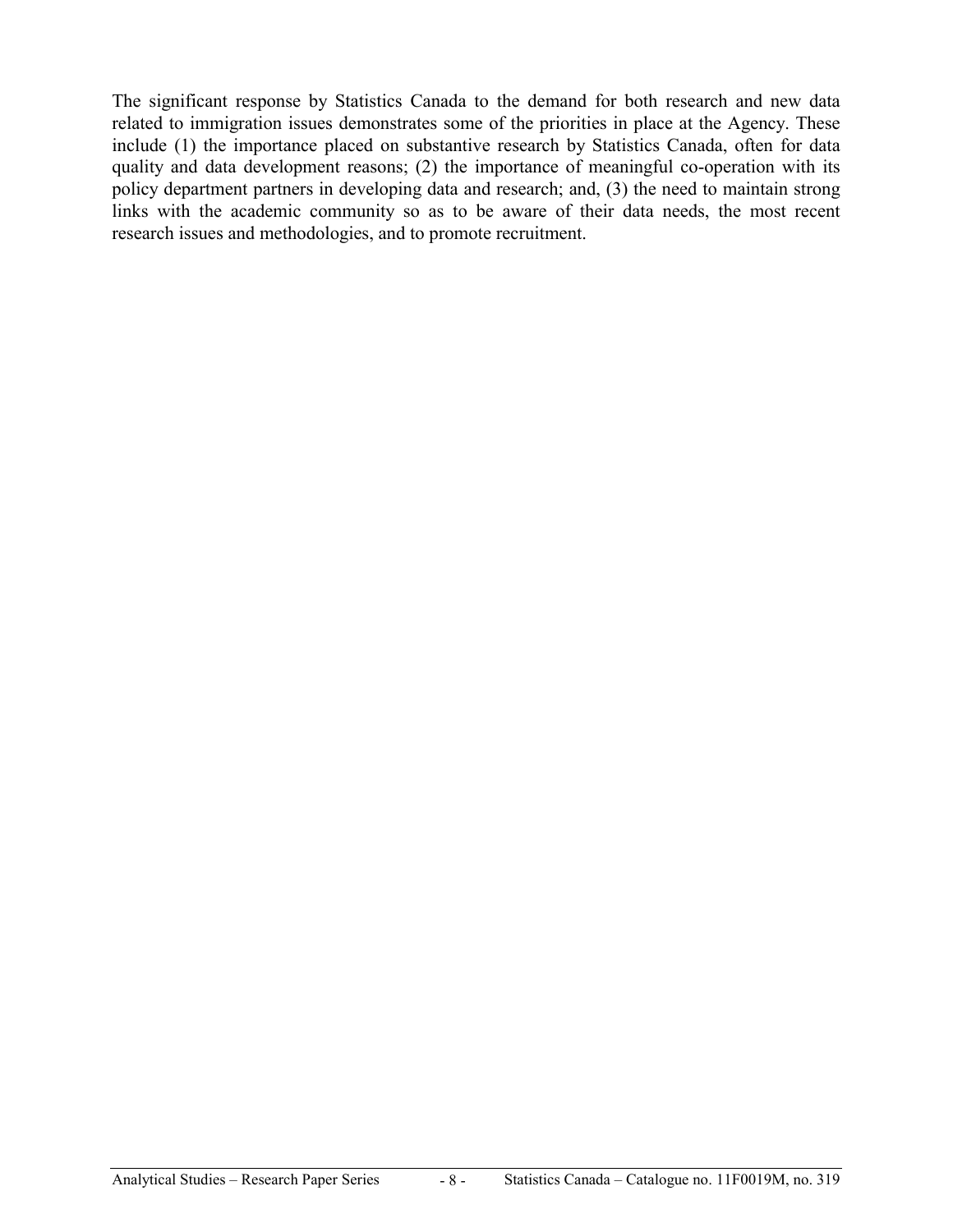### <span id="page-8-0"></span>**1 Introduction**

The economic and social outcomes of immigrants and their children is a major policy concern to Canada. There are many reasons for this: about one in five persons living in Canada is foreign born, a share that is second only to that of Australia. Furthermore, in 2005, Canada, the United States and Australia posted their highest immigration rates in 15 years. It is unlikely that these historically high immigration levels will decline in the near future. Driven by the belief that labour shortages are pending as a result of a slow-down in population growth and the retirements of the very large 'baby-boom' generation, governments in these countries, including Canada, are expressing the desire for more highly skilled immigrants, not fewer.

These high immigration levels have introduced a significant change in Canada's social and economic landscapes. In Toronto, for example, almost half of the population (47.3%) is foreign born, the highest share for any major city in the developed world, including New York, Miami and Sydney. In Canada's three largest cities combined—Toronto, Montréal and Vancouver there were only six neighbourhoods<sup>1</sup> in 1981 within which a single visible-minority ethnic group accounted for over 30% of the population; by 2001, this had increased to 254 neighbourhoods, driven largely by the increase in immigration from regions such as China, India and Africa.

Research as early as the late 1980s suggested that the traditional pattern of immigrant earnings growth had been changing. During their first few years in Canada, immigrants traditionally earned significantly less than their Canadian-born counterparts, but their earnings had slowly caught up with and, in some cases, surpassed those of their Canadian-born colleagues as their time in Canada increased. Research in the late 1980s and early 1990s indicated that the earnings gap at entry between immigrants and their native-born counterparts was increasing, and that the traditional 'catch-up' was anything but certain. This uncertainty regarding economic outcomes, and the reasons for these changes, combined with increasing concern with social integration of immigrants in many member countries of the Organisation for Economic Co-operation and Development, has raised the interest in economic and social integration issues in Canada.

Statistics Canada has responded to the need for policy-relevant information on this important topic in a number of ways. First, increased resources have been allocated to the analysis of immigrant-integration issues, not only to describe immigrant outcomes but also to try to identify the factors behind the observed trends. Effective dissemination of the results is an important part of this activity. Second, new datasets, largely longitudinal, have been developed to provide better data on issues that the research suggested were important, thereby allowing even more relevant analysis to be conducted. Finally, key variables have been added to existing surveys that enable us to address pressing questions.

From 2002 to 2008, some 64 research articles on immigration issues have been produced and released by Statistics Canada (see chronological bibliography in the Appendix). The vast majority of these articles address integration issues of one sort or another. Roughly speaking, they can be classified into the following topics:

<sup>-</sup>1. A neighbourhood is a census tract that has a population of from 3,000 to 5,000 people.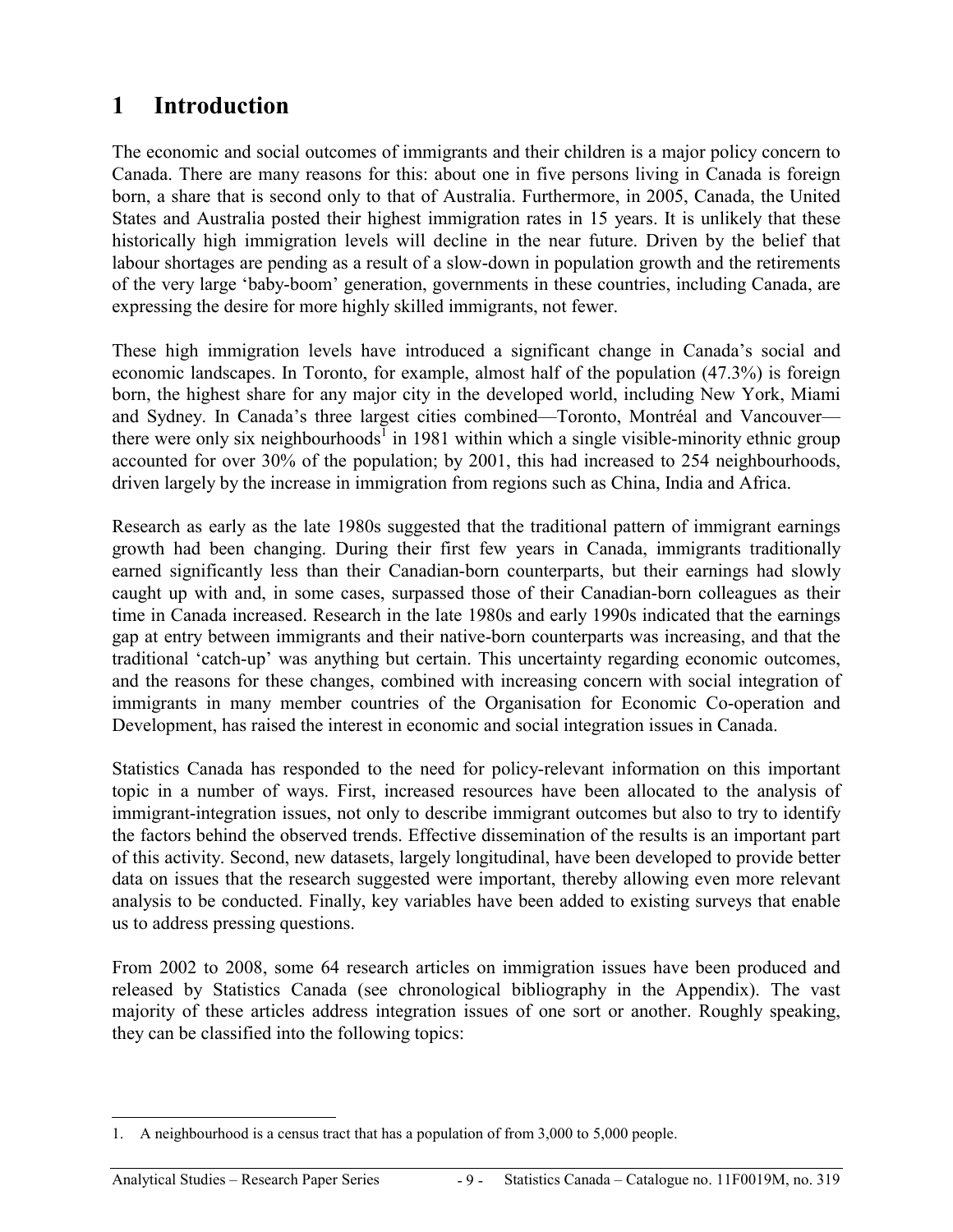<span id="page-9-0"></span> 32 papers on economic integration 11 papers on spatial integration 7 papers on social integration 7 papers on demographic characteristics 7 papers on immigrant health outcomes

This paper discusses the measurement issues, summarizes some of the recent research on immigrant outcomes, reviews related data development activities, asks why 'social cohesion' has been little affected by rising immigration, and then provides concluding comments.

### **2 Measuring economic outcomes**

The economic outcomes of immigrants can be addressed using a host of different metrics and time frames. One can focus on poverty, earnings, employment or unemployment, although any single indicator captures only one aspect of economic well-being. Earnings are the most commonly used measure in Canadian research, but they ignore changes in employment rates. Employment rates capture changes in labour force involvement, but they tell us nothing about trends in earnings. Measures of low-income status are more comprehensive, because they incorporate change in all sources of income, but they focus on the bottom of the income distribution and fail to assess changes at the middle and the top. The process of labour market adaptation of immigrants varies across countries. Research by Antecol, Kuhn and Trejo (2006) shows that in Australia most assimilation occurs through employment adjustment, whereas in the United States it is primarily earnings that adjust. The United States tends to have more flexible wages than Australia. The research suggests that Canada is somewhere between these two countries, with immigrants' economic adjustment occurring through both employment and earnings.

In addition to employing **mean** earnings as the metric, more recent papers are focusing on the distribution of earnings of entering immigrants. They find that the earnings gap—between the native born and immigrants—is increasing more at the bottom than at the top of the earnings distribution, suggesting that a focus on low-income rates is desirable.

Beyond the metric used, the timeframe or segment of the immigrant earnings trajectory selected also affects the findings. Much of the recent Canadian research has focused on earnings during the first few years in Canada. Other research has focused on the earnings trajectory over the life course to determine if a 'catch-up' to earlier cohorts was likely. Finally, some research foregoes research on the entering immigrants themselves, but instead has focused on their children. This research asks if 'second-generation' immigrants are doing as well, economically, as their earlier counterparts, their parents or their Canadian-born colleagues. All of these time-frames are important in order to assess changes in the economic trajectories of immigrants.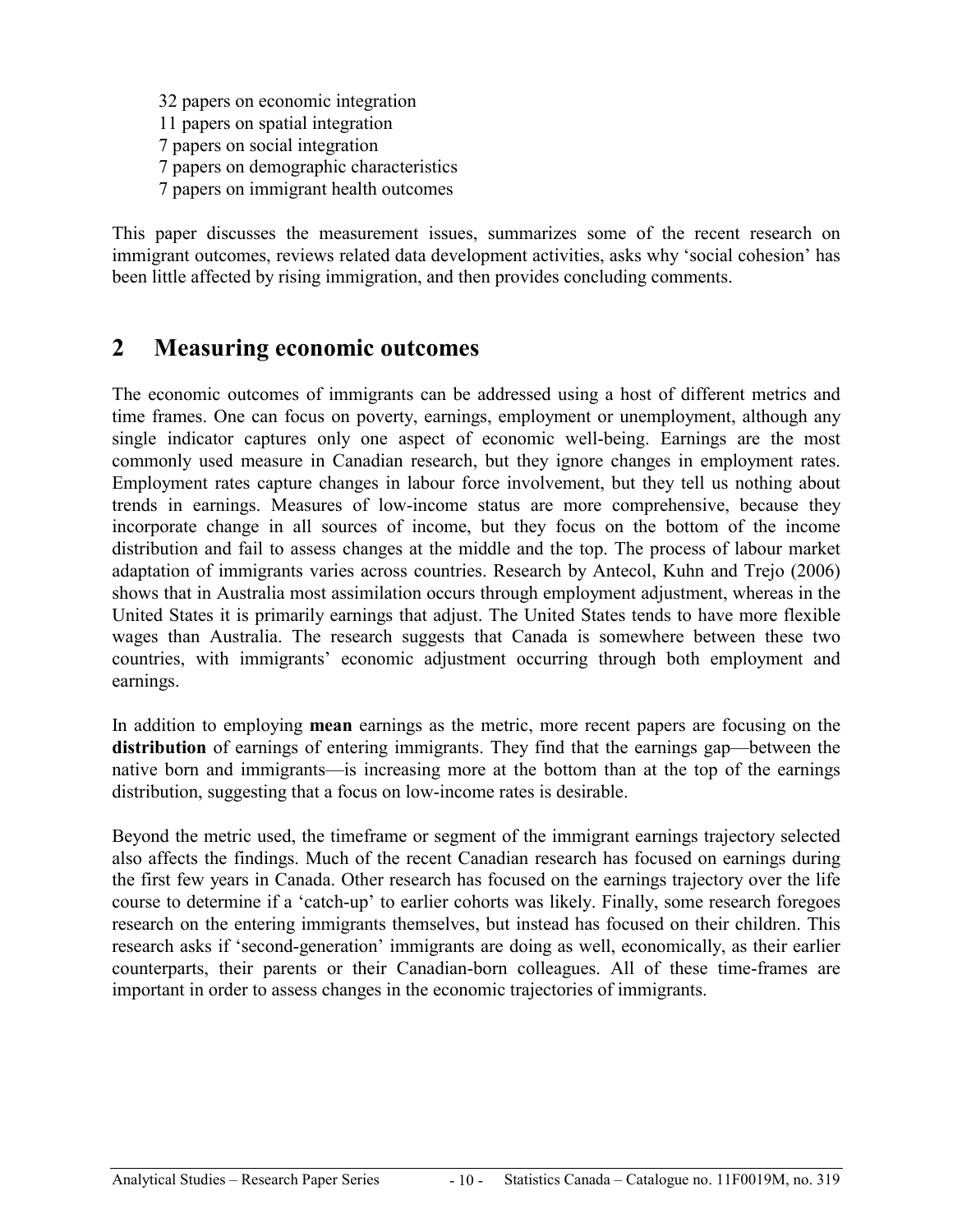### <span id="page-10-0"></span>**3 The declining entry-level earnings from the early 1980s to the early 2000s**

Those immigrants arriving in Canada through the 1990s and early 2000s were increasingly highly educated. In 2001, fully 42% of adult 'recent' immigrants (those arriving during the previous five years) possessed a university degree, and a historically high 54% entered under the 'economic' admissions class<sup>2</sup> (with only 31% being in the family class). The situation was very different 20 or more years earlier: in 1981, only 19% of the recent immigrants had degrees, and during the early 1980s, only 37% entered in the 'economic' class, with 43% being in the family class. Immigrants of the late 1990s and early 2000 were increasingly selected because of their potential contribution to the Canadian economy. Therefore, there exists the puzzle regarding the deteriorating earnings of successive entering immigrant cohorts.

To address the puzzle, the majority of the Statistics Canada research has focused on entry-level earnings. There are a number of reasons why this metric is important. First, the significant decline in earnings at entry over the 1980s and early 1990s prompted a response on the part of the immigrant selection system to improve outcomes. Hence, it is reasonable to focus on entry earnings to assess the effects of the resulting change in immigrant characteristics. Second, recent Statistics Canada research on return migration suggests that the rate of out-migration of immigrants is large (up to 35%) and that it occurs primarily during the first two years following entry. Therefore, economic outcomes during the initial years may be an important factor in determining the extent to which Canada retains its immigrants. Third, Canada is increasingly in competition with other countries, notably the United States and Australia, for highly skilled and educated immigrants. If relative economic outcomes at entry are poorer in Canada than elsewhere, such information will be shared through networks with potential immigrants, and this will have a potentially negative impact on their decisions. Fourth, poverty studies indicate that most immigrants who enter poverty do so during their first full year in Canada—from 35% to 45% of immigrants enter poverty during that period—and that this is followed by fairly high rates (around 20%) of longer-term poverty. Poor entry-level earnings have, by and large, been followed by poor outcomes during at least the first decade or so.

In spite of the increasingly economic nature of immigration during the late 1990s, earnings among adult 'recent' immigrants declined, both in absolute terms and relative to their Canadianborn counterparts.

Over the past 15 years, immigrants have become more highly educated than the Canadian born. Hence, most research compares recent immigrants with 'like' Canadian born—those who are similar along dimensions such as age, education, visible-minority status, marital status and region of employment (including major city). This is typically done within a regression format that computes the log of the ratio of the earnings of immigrants to those of the Canadian born.<sup>3</sup> The results of such an analysis are given in Chart 1.

-

<sup>2.</sup> Immigrants to Canada enter under a particular class. The main classes include (1) the skilled economic class, the only class where the immigrant selection rules are applied; (2) the family class, used for family reunification; (3) refugees; and, (4) a business class, which includes a small number of entrepreneurs.

<sup>3.</sup> The log earnings ratio is an approximation of the earnings of immigrants as a proportion of those of comparable Canadian born when the differences are small (say 10% to 20%), but when they become large (say 40% to 50%) the log (earnings ratio) overestimates the percentage difference.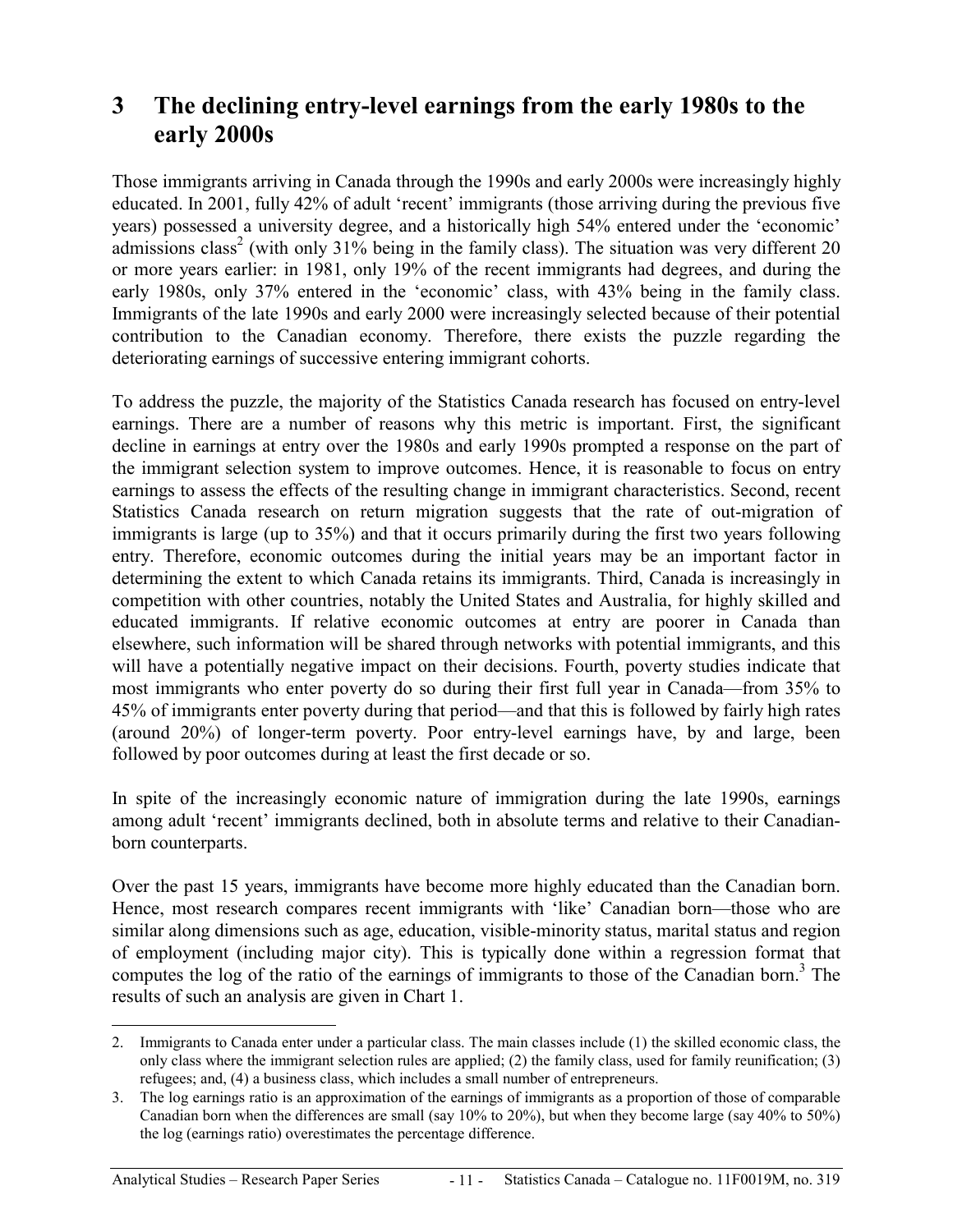The earnings gap has been significantly increasing with each successive cohort, both at entry and after many years in Canada. Among males, the log earnings ratio at entry declined from 0.83 among the late 1970s cohort to 0.55 among the early 1990s cohort. There was a minor improvement in the earnings gap at entry between the cohorts of the early and late 1990s (log earnings ratio increased from 0.55 to 0.60).

The traditional 'economic trajectory' story among immigrants, where they earn less at entry but catch up after a number of years in Canada, was last observed among cohorts entering in the late 1970s. Among the more recent cohorts, the elimination of this earnings gap will be more difficult. For the early 1990s cohort, they earned roughly  $60\%$ <sup>4</sup> of that of the Canadian born after 6 to 10 years in Canada, and it is not clear if they will catch up after 20 years in the country. Granted, the rate of improvement in earnings (i.e., the slope of the line in Chart 1) was much greater among the 1990-to-1994 cohort than among the 1980s cohorts, but they had a much larger gap to overcome. The pattern was similar for women.

The situation has not changed markedly in more recent years. Although there was some improvement for the cohorts entering during the late 1990s, during the early 2000s outcomes deteriorated once again. The census data in Chart 1 indicate that, during the first five years in Canada, immigrants in the late-1990s entering cohort earned about 65% of that of similar Canadian born, but among the early 2000s entering cohort, this fell back to around 60%. Administrative tax data suggest similar results. These data provide very large samples that allow more recent estimates of the entry-earnings gap on a yearly basis. Following some recovery in the late 1990s, entry-level earnings again declined for those cohorts entering up to 2005 (Picot and Hou, forthcoming). Furthermore, this research indicated that the reasons for the decline—to be discussed shortly—differed during the post-2000 period from those of the 1980s and 1990s.<sup>5</sup>

 $\overline{a}$ 

<sup>4.</sup> That is, log earnings ratio of 0.6.

<sup>5.</sup> Very large samples are required for the analysis of the earnings patterns of successive annual cohorts of entering immigrants. Very recently the necessary data source was created by linking selected information from the landing records of immigrants to a longitudinal file of a 20% sample of taxation records of Canadians (an already existing file). This new administrative data file provided both the sample sizes necessary, and the income and characteristics information needed, to assess what was happening to annual cohorts of entering immigrant cohorts after 2000.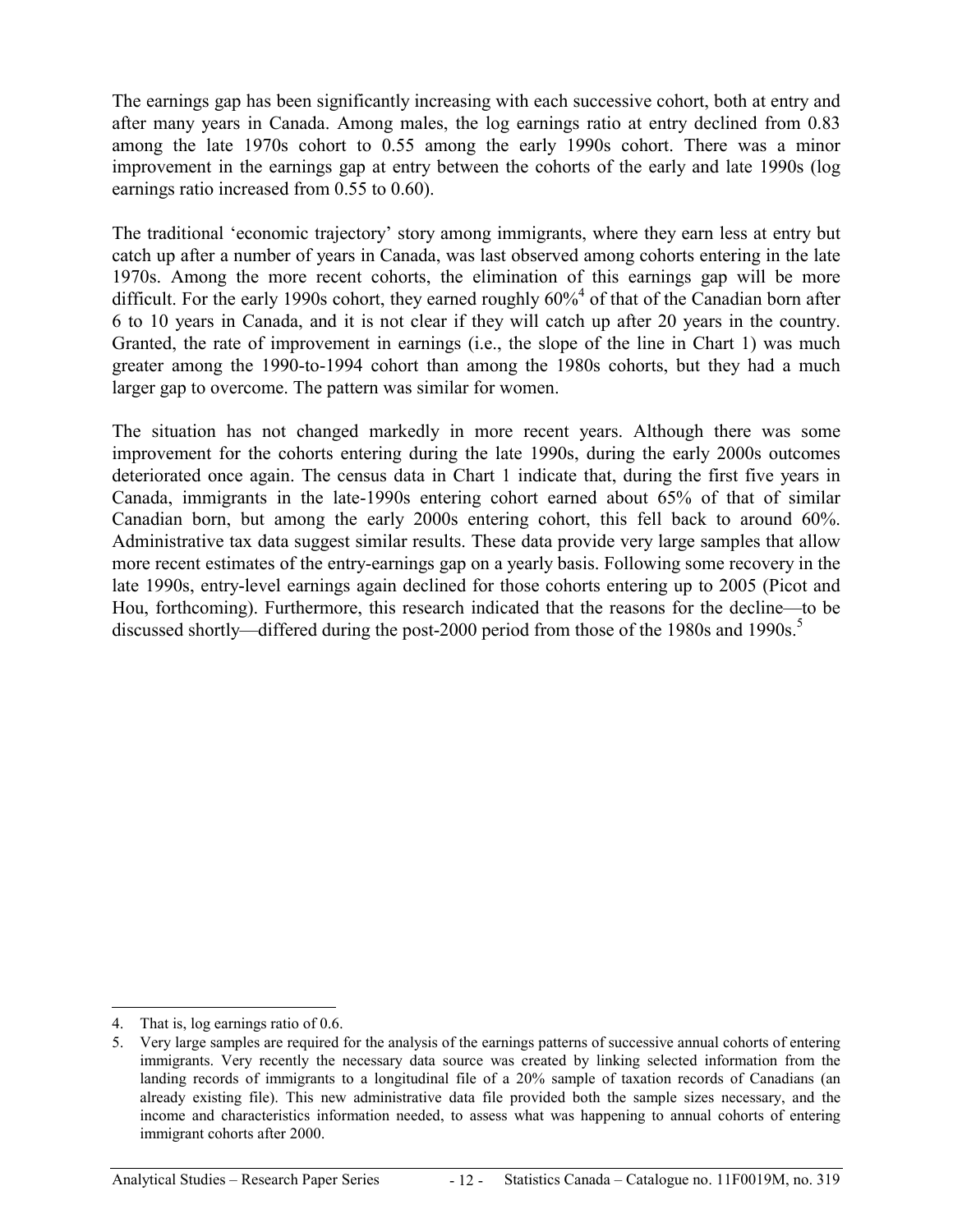**Chart 1**  Log earnings<sup>1</sup> ratio,<sup>2</sup> earnings of immigrants to those of comparable **Canadian born, full-time, full-year workers aged 16 to 64** 



- 1. Predicted values based on a model controlling for education, estimated work experience, visible-minority status, marital status and regions (including the major cities).
- 2. The ln (immigrant earnings/Canadian-born earnings). For small differences in earnings (10% to 20%), the ln earnings ratio is an approximation of the earnings of immigrants as a proportion of those of the Canadian born. For large differences (e.g., 40% to 50%), the log earnings ratio tends to overestimate the percentage difference.
- Sources: Statistics Canada, Census of Population, and Marc Frenette and René Morissette, 2003, *Will They Ever Converge?Earnings of Immigrant and Canadian-born Workers over the Last Two Decades.*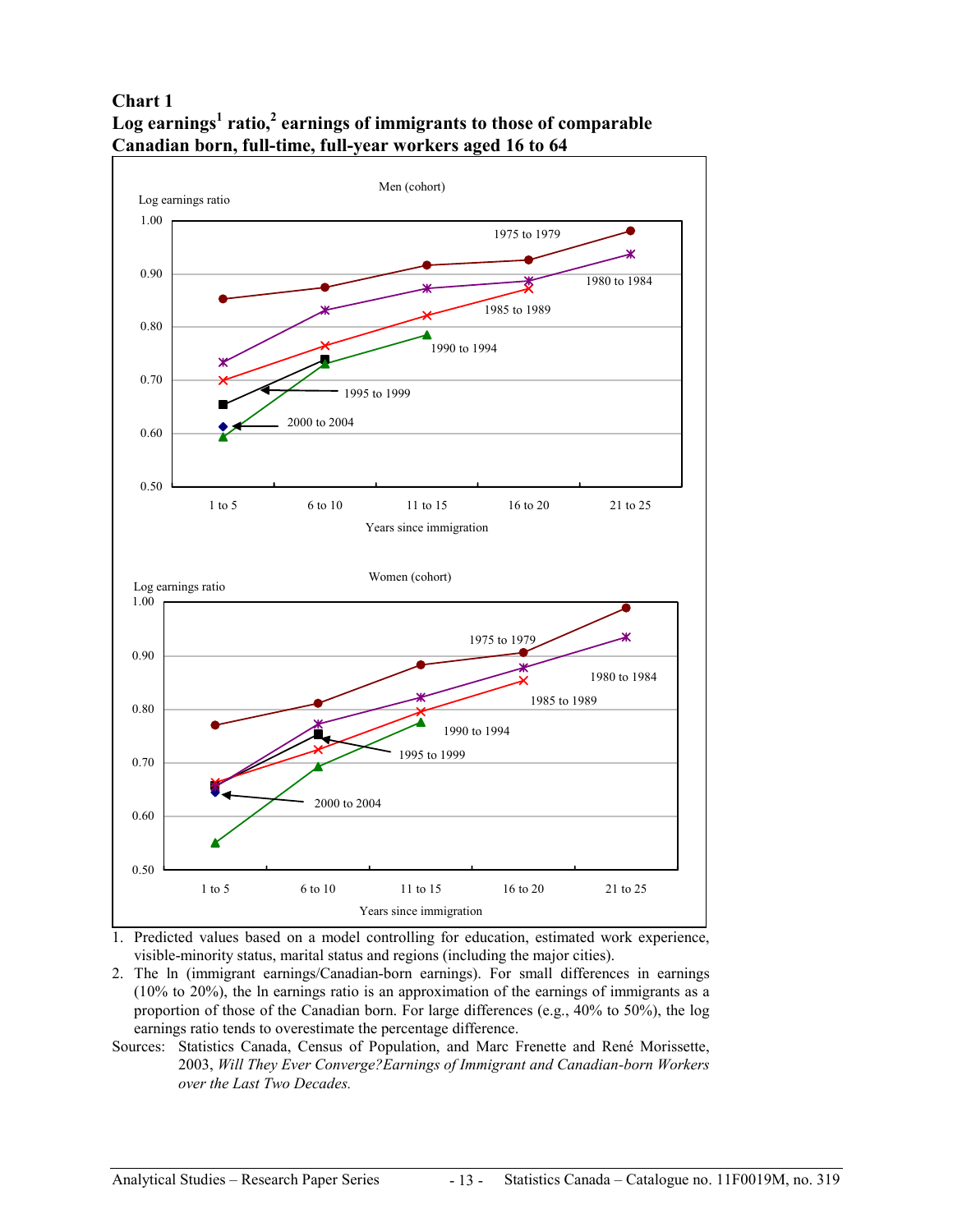### <span id="page-13-0"></span>**4 The deteriorating low-income position of recent immigrants**

The increase in the earnings gap between immigrants and the Canadian born has been larger at the bottom than at the top of the earnings distribution, and hence it is evident in low-income rates. Picot and Hou (2003) observed that the proportion of recent immigrants with family incomes below the low-income cutoff<sup>6</sup> rose from  $24.6\%$  in 1980, to 31.3% in 1990, and to 35.8% in 2000. These years are roughly at business cycle peaks, and hence are reasonable indicators of longer-term trends. During this period, the low-income rate among the Canadian born fell. Hence, it was not a general deterioration in economic conditions affecting all Canadians that was responsible for the rising low-income rates among immigrants. Indeed, recent immigrants had low-income rates 1.4 times that of the Canadian born in 1980, 2.7 times in 1995, with some improvement by 2000 falling marginally to 2.5. Results from the administrative longitudinal file suggest that the improvement was short lived, as relative low-income rates among 'recent' immigrants returned to around 2.7 by 2004. This deterioration in low-income rates over the past 20 years was not restricted to recent immigrants, but was observed among all immigrants who had lived in Canada for less than 20 years. Furthermore, this deterioration occurred in spite of rapidly rising educational attainment and increased numbers entering in the skilled economic immigrant class.

But stopping at an analysis of low-income rates alone may be masking the most significant outcomes. Policy analysts are more concerned with persistent or chronic low-income spells than all low-income spells, many of which are quite short. Picot, Hou and Coulombe (2008) used longitudinal administrative taxation data to focus on low-income dynamics: the probability of entering low income, of exiting low income, and the persistence of low-income spells. Furthermore, they asked whether the changes in immigrant characteristics brought about by the changes in immigrant selection rules in the early 1990s had any positive effect on these outcomes. They found that if immigrants are going to enter low income, they are likely to do so during their first year in Canada. The probability of entering low income was quite high during the first year in Canada, ranging from 35% to 45% among cohorts entering through the 1990s and early 2000s. But by the second year in Canada, this probability had fallen to around 10% and remained low thereafter. If immigrants did not enter low income immediately, they had a pretty good chance of escaping it.

Many of these low-income spells were quite short. Approximately one third exited the first lowincome spell after one year, and a slightly higher percentage remained in low income after three years. But there may be repeated spells of low income and a longer-term perspective is useful. Toward this end, a measure of 'chronic low income' was developed, identifying immigrants who were in a low-income state for at least four of their first five years in Canada. Under this definition, about 20% of immigrants entering through the 1990s found themselves in chronic low income; and, when chronic low income was defined over a 10- rather than 5-year time span (in low income at least 7 of the first 10 years in Canada), about 17% of entering immigrants found themselves to be in chronic low income over this longer period.

 $\overline{a}$ 

<sup>6.</sup> Statistics Canada's after transfer, before tax LICO (low-income cutoff) is used, since taxes paid are not available in the census data.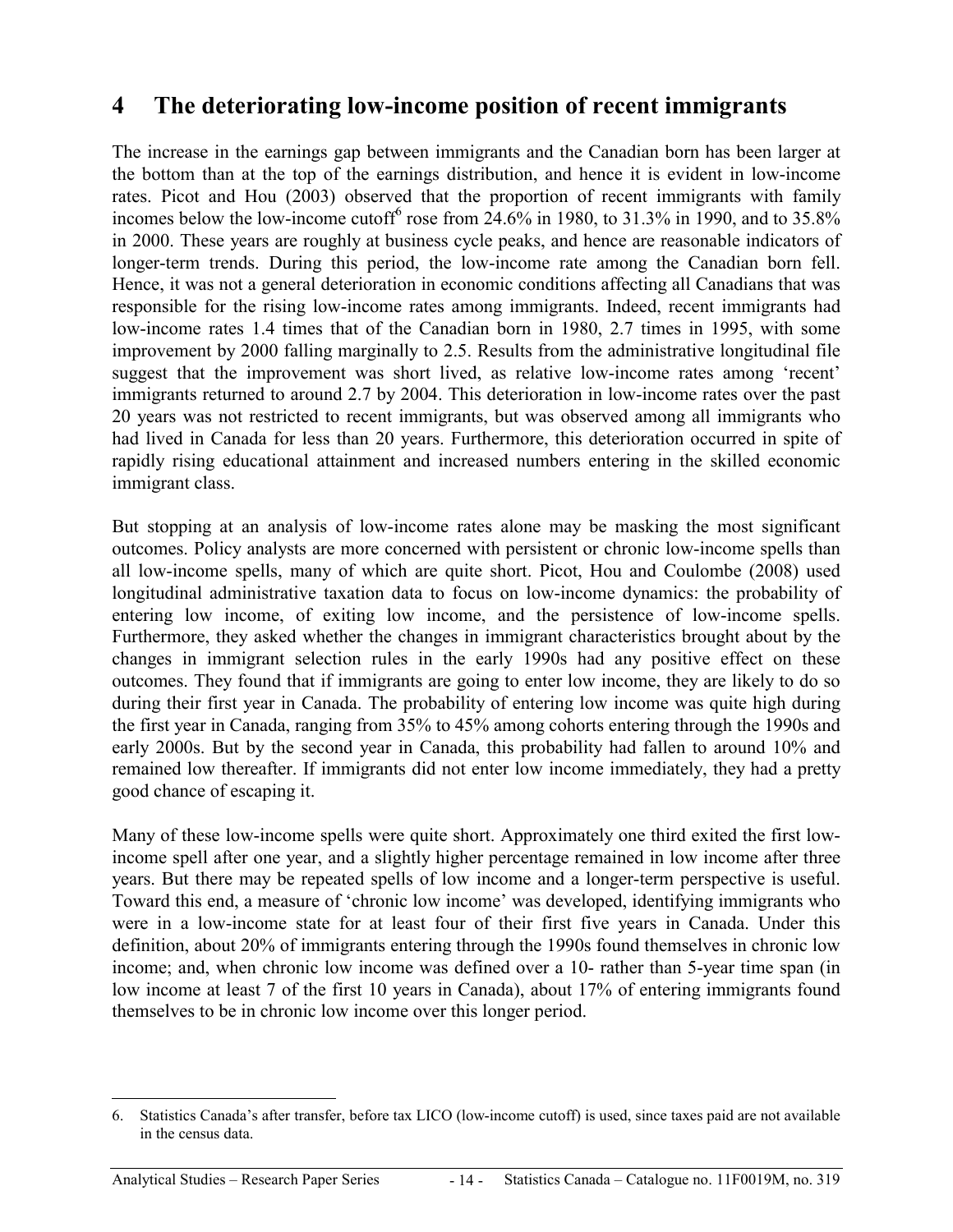### <span id="page-14-0"></span>**5 Why is there a decline in relative entry-level earnings among recent immigrants?**

While we do not fully understand the mechanisms by which earnings have fallen, several recent Statistics Canada (and others') studies are in broad agreement that some issues have sizeable impacts, while other issues are less important.

### **5.1 The changing source countries of entering immigrants and related changing characteristics**

Immigrants have now been entering Canada from very different countries than was the case in, say the 1970s. From 1981 to 2001, the share of immigrants from Eastern Europe, South Asia (India, Pakistan), East Asia (China, Korea, Japan), West Asia (Iraq, Iran, Afghanistan) and Africa increased from 35% to 72%. The human capital of immigrants from more recent source regions may initially be less transferable because of the potential issues of language, cultural differences, education quality and discrimination.

Fewer entering immigrants have a home language or mother tongue that is either English or French. Language and communication skills are related to productivity, and hence to the wages of workers. Studies such as those of Frenette and Morissette (2003) and Aydemir and Skuterud  $(2004)^7$  suggest that perhaps one third of the decline in entry-level earnings is associated with these changing characteristics, particularly the source regions and home language. This is an important amalgam of factors—one that is difficult to disentangle, given the highly interrelated nature of language ability, visible-minority status, culture and source country.

#### **5.2 The credentialism issue**

Researchers studying 'credentialism' ask, after accounting for years of schooling, how much is the fact of having the university credential (i.e., degree) itself worth to an immigrant. This is referred to as the 'sheepskin' effect. Is the earnings advantage of having a university degree (relative to not having it) changing? To contribute significantly to the **decline** in entry-level earnings, the advantage of having a degree (relative to, say, high school) would have to have fallen.

Ferrer and Riddell's (2003) research finds that at least up to 2000, having a degree increased immigrants' earnings significantly (relative to not having a degree), and that this effect was at least as strong or stronger for immigrants than it was for the native born. They conclude that this credential advantage has changed little since the early 1980s for immigrants, at least up to 2000. There is some evidence to suggest it may have declined since 2000.

The 'credentialism' issue appears not to have worsened over the past two decades, and hence it likely contributes little to the decline in entry earnings. Credentialism is no doubt an important issue at any point in time, but it seems to have contributed little to the decline in immigrant earnings, at least up to 2000, the period covered by this research.

 $\overline{a}$ 7. Note that the first of these is more detailed, but focuses only on males, whereas the subsequent papers address outcomes for both sexes.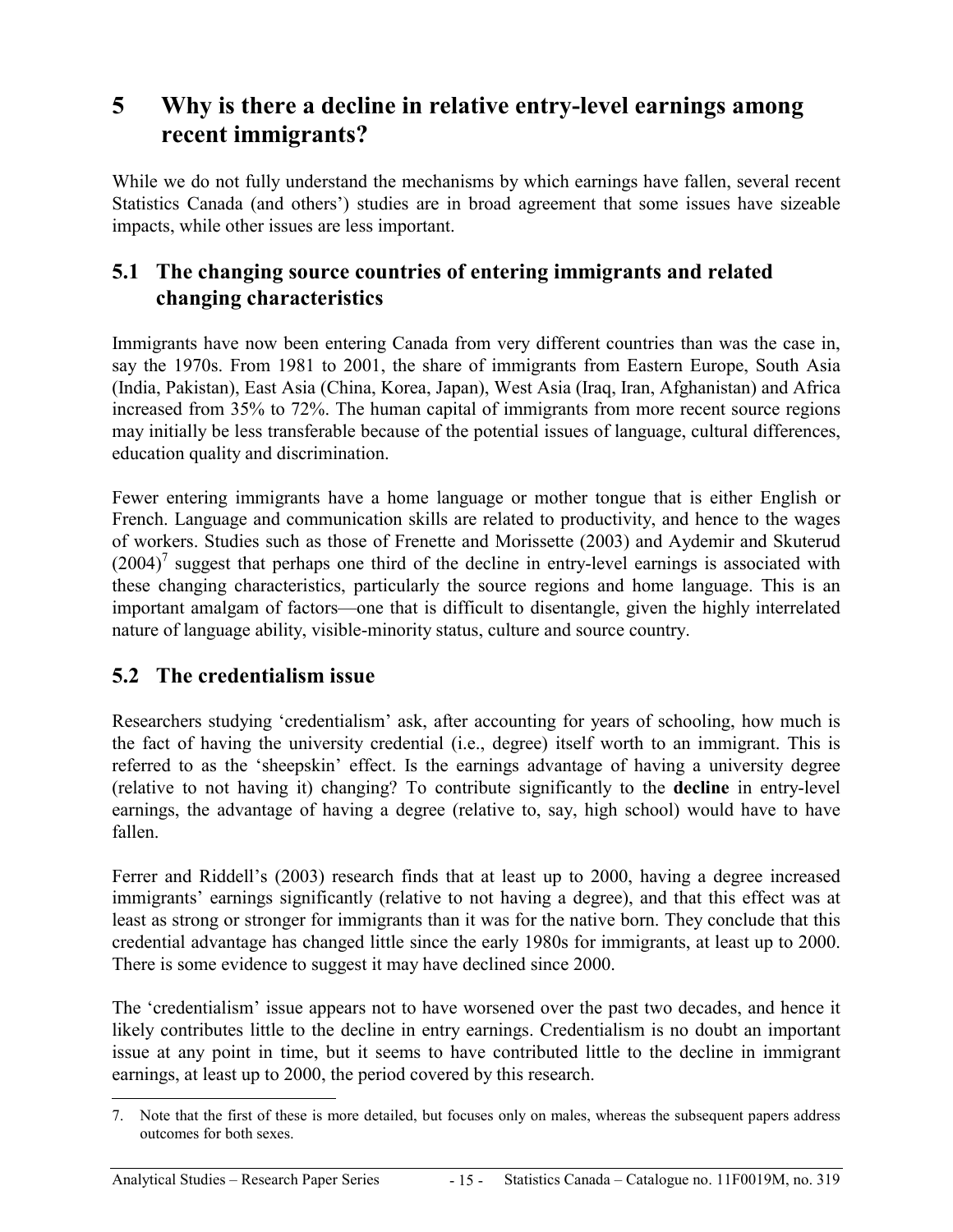### <span id="page-15-0"></span>**5.3 Declining returns to foreign labour market experience**

Human capital consists largely of education, training and the skills developed through work experience. One typically expects some return to this human capital when entering employment, but immigrants from non-traditional source countries receive close to zero economic benefits from pre-Canadian labour market experience.

A number of recent studies indicate that the foreign work experience of entering immigrants is increasingly discounted in the Canadian labour market (Schaafsma and Sweetman 2001, Green and Worswick 2002, Frenette and Morissette 2003, Aydemir and Skuterud 2004). Older immigrants entering Canada, who in the late 1970s or early 1980s earned significantly more than their younger counterparts, now have much less of an advantage. Their foreign work experience appears to be more heavily discounted now than it was 20 years ago. This is particularly true for immigrants from the non-traditional source regions, such as Asia and Africa. Immigrants from Western Europe and the United States do not experience this effect.

Green and Worswick (2002), Aydemir and Skuterud (2004) and Frenette and Morissette (2003) concluded that during the 1980s and 1990s the declining returns to experience was one of the major factors, if not the most important, associated with the decline in earnings among recent immigrants. Aydemir and Skuterud conclude that, among recent immigrants, the decline in the returns to foreign experience accounted for roughly one third of the decline in entry-level earnings reported earlier.

#### **5.4 Deteriorating labour market outcomes for new labour market entrants in general, of which immigrants are a part**

Labour market outcomes for young labour market entrants, particularly males, have been deteriorating in Canada throughout the 1980s and 1990s (Picot 1998, Beaudry and Green 2000). Entering immigrants are themselves new labour market entrants, and it may be that whatever is causing the decline in earnings of the young in general (not well understood) may also be affecting the earnings of recent immigrants. Green and Worswick (2002), Frenette and Morissette (2003), and Aydemir and Skuterud (2004) find that, for recent-immigrant men, this may have accounted for 40% of the decline in entry-level earnings. They find, however, that this effect was concentrated in the 1980s and that it was less important during the 1990s.

#### **5.5 Strong competition from the increasingly highly educated Canadian born**

The supply of highly educated workers in Canada has been increasing at a very rapid pace. The number of women with a university degree in the labour force has quadrupled over just 20 years, while the number of men with degrees has more than doubled.

Reitz (2001) argues that in spite of the rising educational levels of immigrants, their **relative** advantage in educational levels has declined as a result of the more rapidly rising levels of education among the Canadian born. He also argues that immigrants did not benefit to the same extent as the Canadian born from increases in education, perhaps for the reason noted above.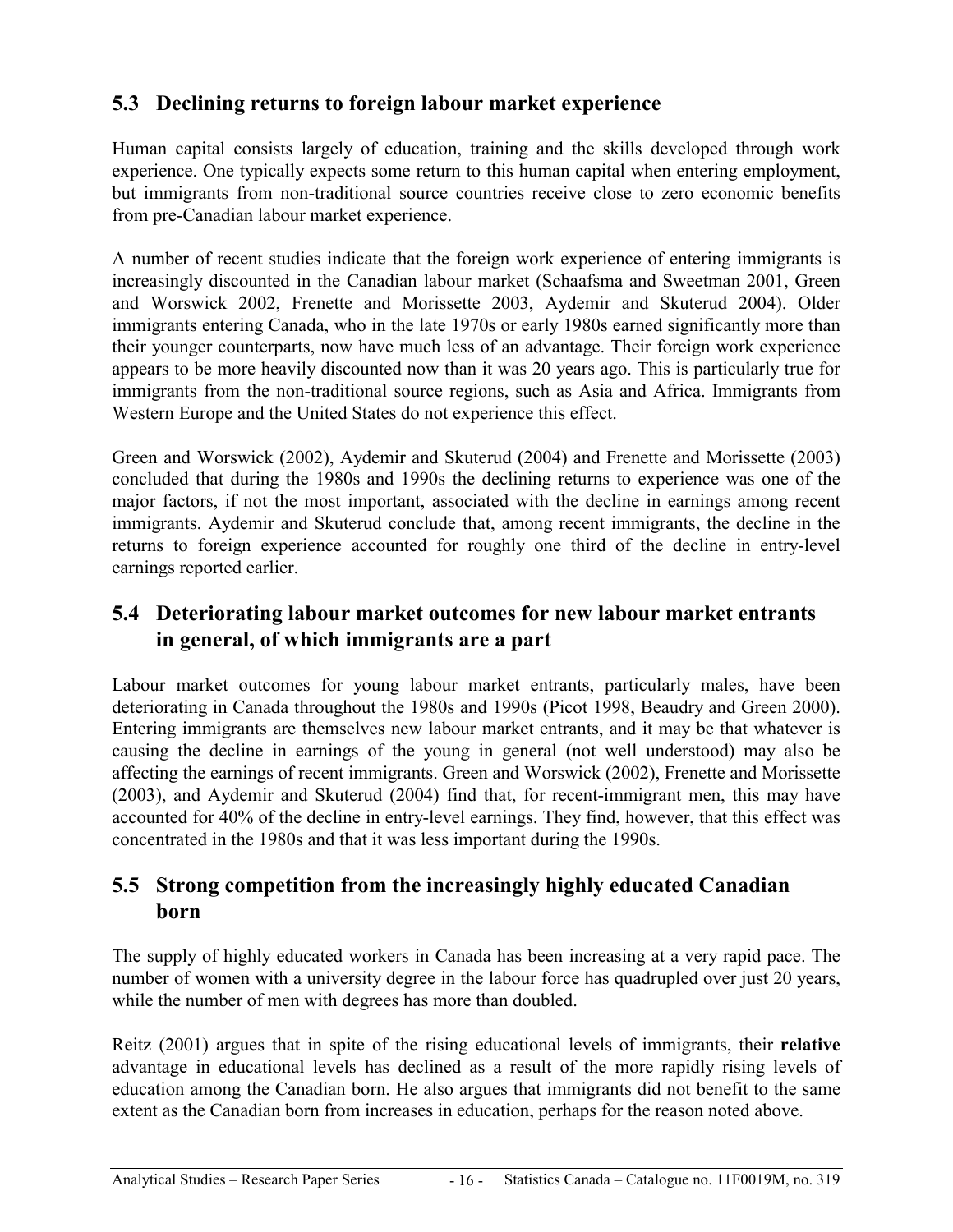#### <span id="page-16-0"></span>**5.6 A different explanation for the decline in earnings of entering cohorts after 2000**

Those immigrant cohorts entering Canada from 2000 to 2005 continued to experience declining earnings at entry. The determinants of this decline are likely very different than those identified in the research focusing on the 1980s and 1990s. $8$ 

Picot and Hou (forthcoming) find that much of the decline in entry earnings (perhaps two thirds) was concentrated among entering immigrants intending to practice in information technology (IT) or engineering occupations. This coincides with the IT downturn in Canada, which appears to have significantly affected outcomes for these immigrants, particularly men. Compared with the Canadian born, entering immigrants were disproportionately in IT and engineering occupations. Hence, the effect of the IT downturn was more dramatic among immigrants. Following the very significant response by the immigration selection system to the call for more high-tech workers in the late 1990s, which resulted in a rapidly increasing supply through immigration, the large numbers of entering immigrants were faced with the IT downturn.

In summary, research focusing on the 1980s and 1990s found that virtually all of the decline in entry earnings could be accounted for by the shift in source regions and language, the declining returns to foreign experience and the general deterioration in outcomes for labour market entrants in general. More recent research, focusing on the early 2000s, suggest that the high-tech downturn, combined with the increasing concentration of immigrants in IT and engineering professions, accounted for much of the recent decline.

### **6 Did changing the immigrant selection rules improve economic outcomes?**

 Citizenship and Immigration Canada introduced significant changes to the selection rules in 1993. The changes were very successfully implemented, and the educational attainment and economic nature of immigrants rose dramatically. Furthermore, the share of 'economic' immigrants in information technology (IT) and engineering occupations rose significantly. This occurred during the high-tech boom of the late 1990s in Canada.

But did these positive—from a labour market perspective—changes in immigrant characteristics significantly improve economic outcomes during the first few years in Canada? The Statistics Canada research focused on both chronic low income (Picot, Hou and Coulombe 2008) and earnings levels (Picot and Hou, forthcoming). The changing characteristics did little to improve chronic low-income rates or the probability of entering low income among entering immigrants.

<sup>8.</sup> More specifically, declining returns to foreign experience were no longer a compelling explanation, as such returns had already fallen to zero (for immigrants from non-traditional source countries) and would have had to become significantly negative to further affect immigrants' earnings in the years after arrival. Likewise, the shift in the source countries from which immigrants arrived was no longer a convincing explanation, as this shift occurred mainly in the 1970s and 1980s and changed little in more recent years. The overall decline in labour market outcomes for new entrants was no longer a possible explanation, as the experiences of new entrants in the late 1990s and early 2000s were generally positive. Hence, one has to look elsewhere for possible causes on the decline in entry earnings.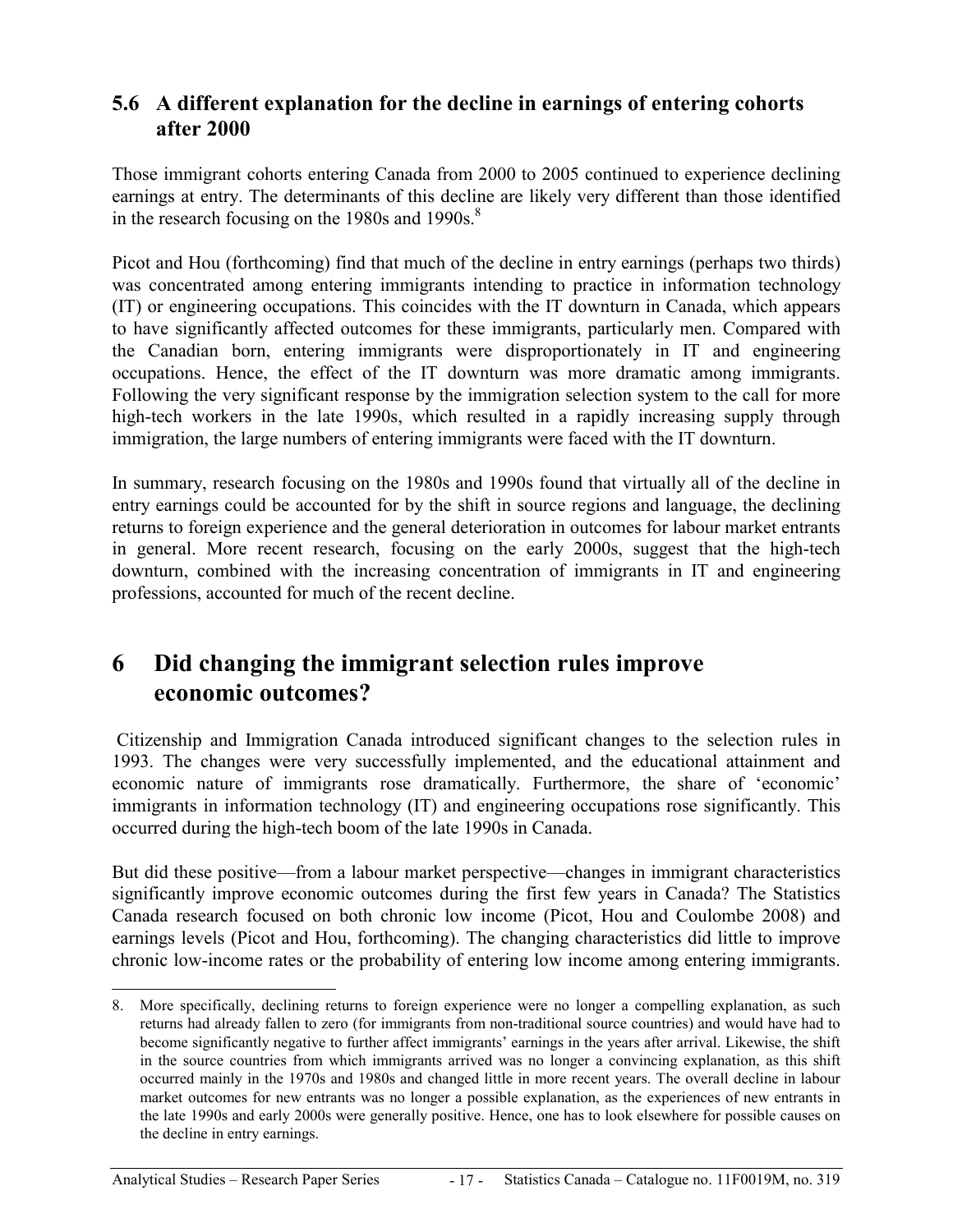<span id="page-17-0"></span>The research suggested that this was largely because the highly educated immigrants at the bottom of the earnings distribution were unable to convert their education into higher earnings.

There are a host of possibilities as to why many highly educated entering immigrants experienced almost zero relative returns to their university education—relative to the high-school educated and found themselves at the bottom of the earnings distribution in spite of their education. The possibilities include:

- the inability of the labour market to absorb such a large increase in the supply of highly educated workers, resulting in downward pressure on relative wages; this was certainly the case among those with IT or engineering backgrounds intending to work in the IT sector after 2000;
- potentially poorer quality education—relative to North American higher education—held by many entering immigrants from the non-traditional source regions; and
- possible language issues that prevent the higher education held by many new immigrants from having the expected positive effect on earnings; there is some evidence to support this view, $9^{\circ}$  and language issues may play an important role in the poor economic assimilation of the highly educated.

Further research suggested that the improved economic characteristics of immigrants did have a significant positive effect on the earnings of entering immigrants at the middle and top of the earnings distribution.

### **7 Educational and economic outcomes for second-generation Canadians: The children of immigrants**

One can assess economic outcomes by focusing on those of second-generation immigrants, rather than those of the entering immigrants themselves. Many immigrants indicate that they come to Canada to provide opportunities for their children and subsequent generations. Using such a timeframe results in much more positive outcomes than those reported in the previous section.

Second-generation Canadians are a significant proportion of the adult population, with about 15% of Canadians having at least one parent born in another country. Analysis based on new information from the 2001 Census suggested that the education attainments and labour market outcomes of second-generation Canadians are no worse, and in many ways better, than those of similar young people whose parents were born in Canada (Aydemir, Chen and Corak 2005). Second-generation Canadians (children of immigrants) are much more likely to have a university

-

<sup>9.</sup> Green and Riddell, along with co-authors Ferrer (2003) and Bonikowska (2008), observed that immigrants have lower levels of literacy in English or French (the most common languages of work in Canada) than do the Canadian born. Furthermore, they found that the returns to any given level of literacy were no lower among immigrants than among the Canadian born. That is, given the levels of literacy skills observed among immigrants, they were not earning less than one would expect. These results were observed for all levels of education. These results suggested that half or more of the gap in earnings between immigrants and the Canadian born could be accounted for by differences in literacy skills in English or French. Another recent paper by Chiswick and Miller (2002) found that in the United States immigrants earned 7% more for each additional year of education if they were fluent in English, but only 1% if they were not. In other words, in the absence of English-language fluency, additional education provided little in the way of additional earnings over a less educated immigrant.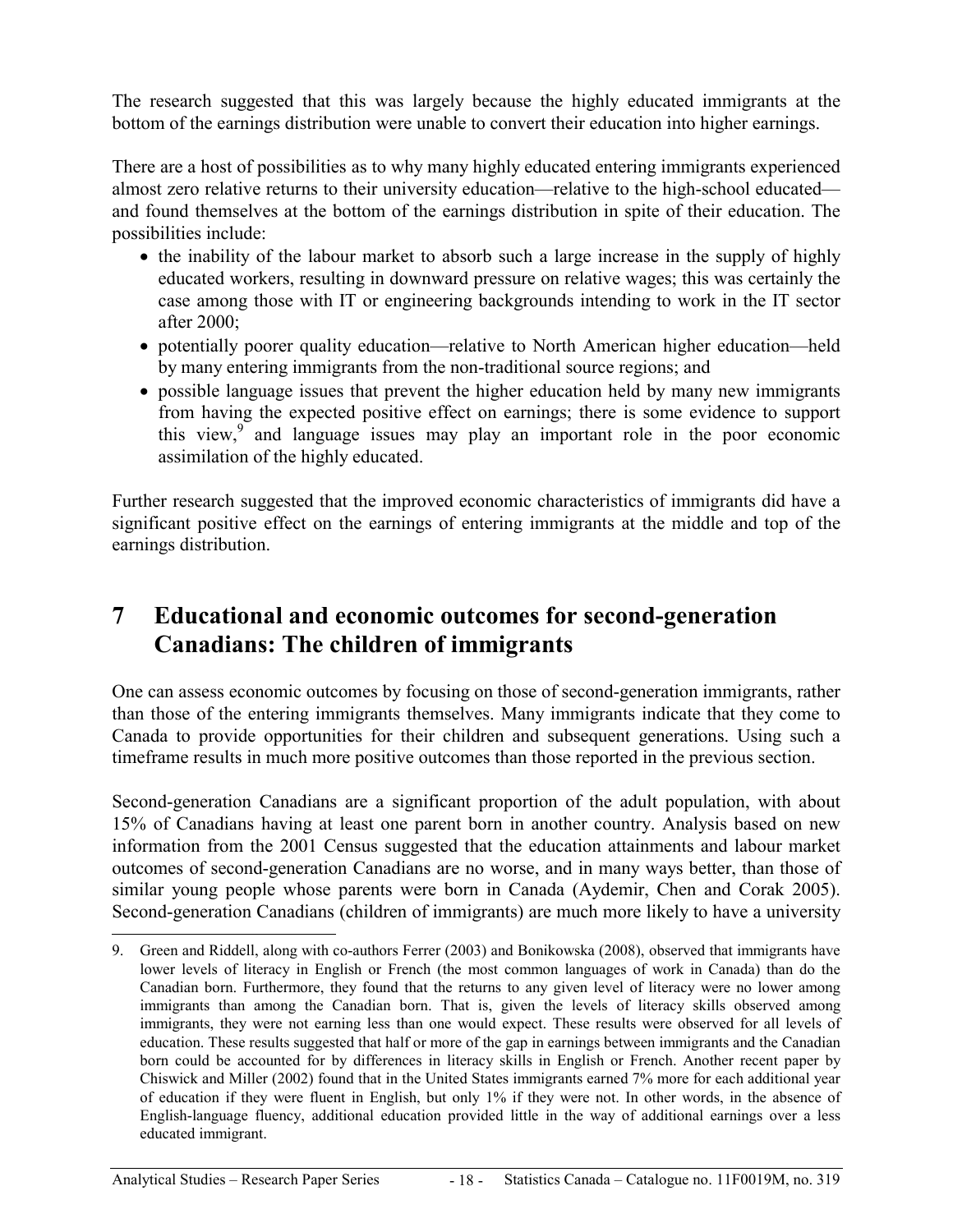degree; their incidence of reliance on government transfer payments and rates of employment and unemployment are no different, and their average earnings are higher than those young adults of Canadian-born parents.

The analysis also focused on a group of young adults whose parents were immigrants and examined the strength of the tie between their earnings from the 2001 Census and the earnings of those immigrants in the 1981 Census who were potentially their fathers. On average, secondgeneration children of immigrants earn more than their parents did at a similar point in the life cycle. However, there is some correlation between father and son outcomes, suggesting that the son's earnings will likely tend to be lower than those of someone whose father earned more. This correlation is lower than that observed in the United States. That is, there is more intergenerational earnings mobility among immigrants in Canada than in the United States. This is consistent with the findings for the populations as a whole in the two countries. In general, intergenerational earnings mobility is higher in Canada than in the United States. The degree of such mobility among immigrants to Canada is high by international standards. The study found no statistically significant relationship at all between (immigrant) fathers and their daughters. A daughter's earnings (as an adult) are independent of whether the immigrant father had high or low earnings.

Overall, relative earnings advantages and disadvantages among the first generation of immigrants to Canada are only weakly passed on to the second generation, suggesting that in the past there had been a rapid integration of the children of immigrants into the mainstream of the Canadian labour market. Overall, the children of immigrants, when they are young adults, have outcomes that are comparable to or better than those of the children of the Canadian born at similar ages. This is to a considerable extent because of the very high level of educational attainment achieved by children of immigrants to Canada.

But it should be stressed that, by the very nature of the analysis, these results refer to a group of young Canadians whose parents came to Canada before 1980, and who came of age in the context of the education system of the 1980s and the labour market of the 1990s. Hence, the research, by necessity, focused on the children of immigrants who entered Canada prior to the significant economic deterioration discussed in the previous section. The extent to which these patterns will continue to hold into the future is unknown.<sup>10</sup>

<sup>1</sup> 10. However, more recent immigrant cohorts are very highly educated, and we know that education levels of children are determined to a considerable extent by the education of the parents. It is likely, therefore, that the educational attainment of second-generation Canadians will remain high in the future. We can hope that such educational qualifications, if achieved, will be converted into continued successful economic outcomes for second-generation Canadians.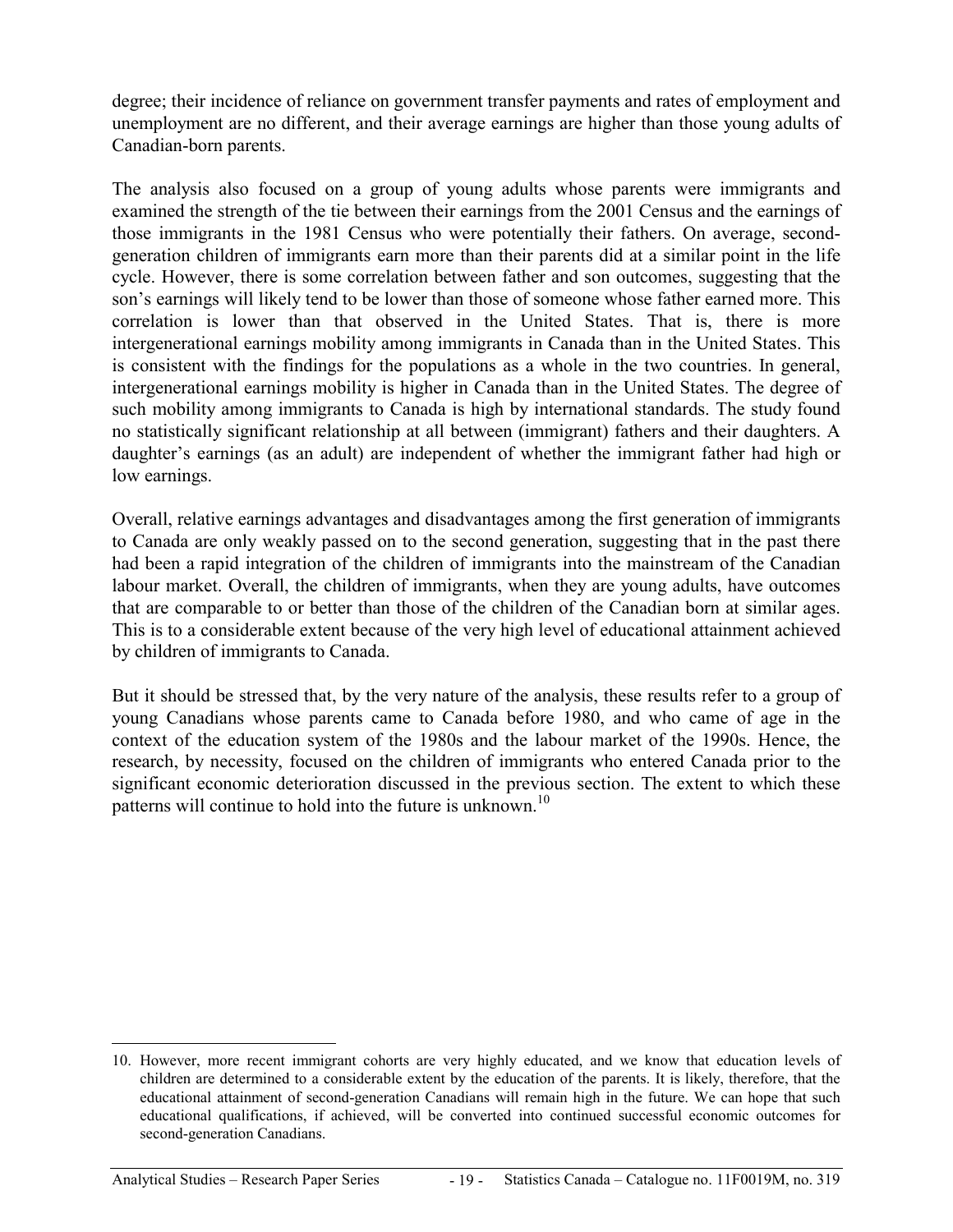### <span id="page-19-0"></span>**8 Entering immigrants' perspectives on life in Canada, and social outcomes**

Given the, at times, difficult economic outcomes described above, it is important to understand immigrants' perceptions of life in Canada. Have their expectations been met in social and economic areas? What do they like and dislike about living in Canada?

Such questions were answered by using the Longitudinal Survey of Immigrants to Canada (LSIC), which followed the entering immigrant cohort of 2000 for four years. There was some attrition in this survey, with a loss of about 4,300 of the original 12,000 respondents after four years. Some of this attrition is no doubt related to emigration of immigrants, since up to one third of immigrants leave Canada in the year following entry (Aydemir and Robinson 2006). Part of the attrition will also be related to non-response and training problems.

#### **8.1 What new immigrants like and dislike about Canada**

Four years after arriving in Canada, LSIC respondents indicated that freedom, rights, safety and security, and prospects for the future were among the things they liked most, while lack of employment opportunities was one of the things that they disliked most (Maheux and Schellenberg 2007). Many immigrants identified the social and political environment in Canada as what they liked most about this country.

Those individuals who said that they planned to settle permanently in Canada were asked about their reasons for staying. Over half of these respondents (55%) said they planned to stay because of the 'quality of life' in Canada, while 39% planned to stay because of the positive future for their family here. Educational opportunities were important for many.

Fewer new immigrants pointed to the importance of economic factors as a reason for staying. While some new immigrants expressed dissatisfaction with their economic experiences in Canada, most provided positive assessments about the quality of life here.

LSIC respondents were asked if their level of material well-being—such as home, car and disposable income—was better, about the same or worse than it had been prior to coming to Canada. Family-class immigrants had more favourable assessments of these relative outcomes than their economic-class colleagues. This is consistent with other studies that showed that outcomes deteriorated more for the economic than family class following 2000. Among skilled economic immigrants, 35% said their level of material well-being was better than it had been prior to arrival, 31% said it was about the same and 34% said that it was worse. In contrast, among family-class immigrants, 58% said their material well-being was better than it had been before coming here.

LSIC respondents were also asked about the quality of life in Canada—such as safety, freedom and pollution—compared with their situation before coming here. Responses to this question were more positive than those regarding material well-being. Indeed, 84% to 92% of immigrants in each admission class said that their quality of life was better in Canada than it had been prior to coming here.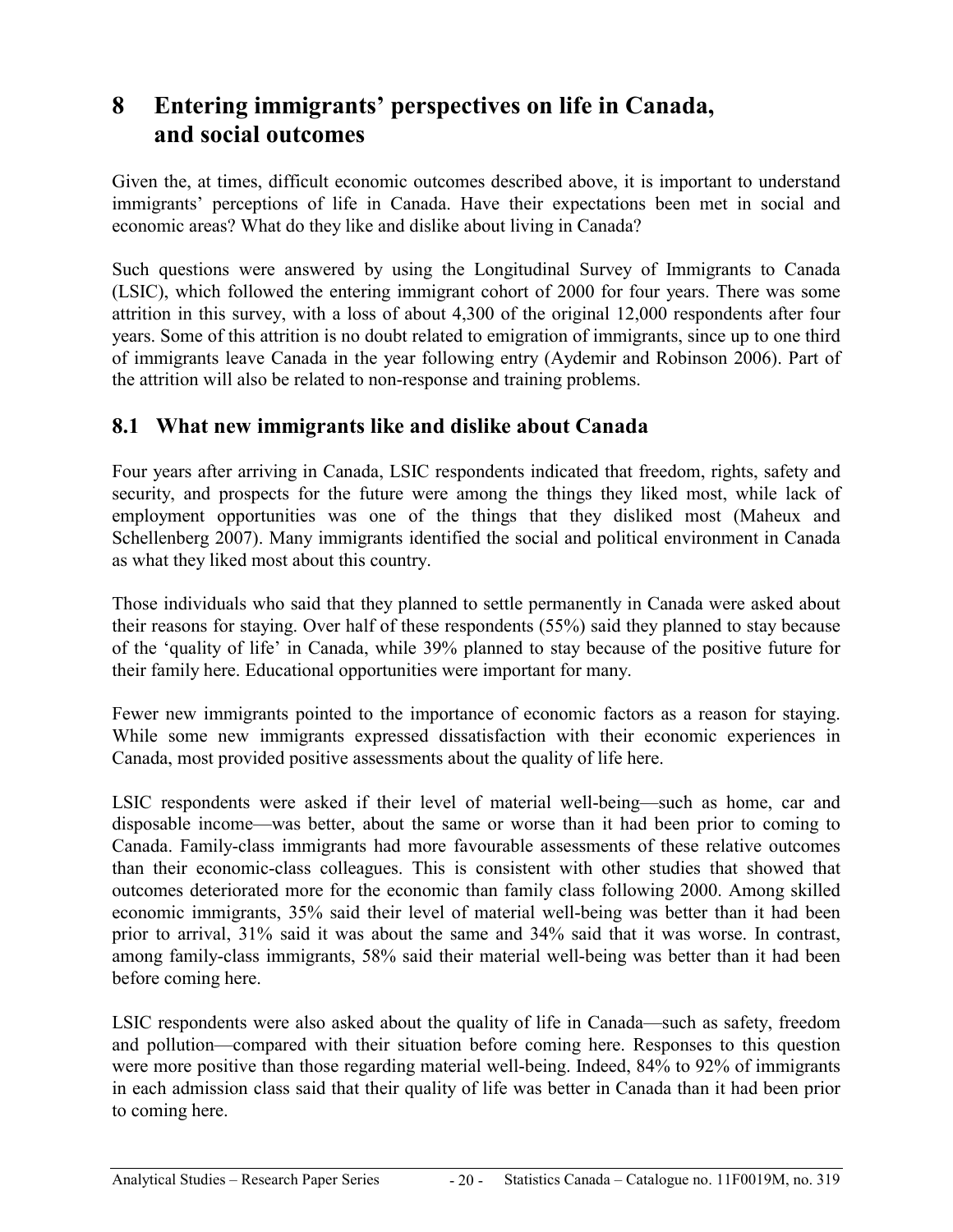<span id="page-20-0"></span>When asked a general question about the challenges they faced in Canada, the largest share of new immigrants said that finding a job had been the most difficult. The immigrants believed there were a number of factors at play here that included a lack of Canadian work experience, language barriers, credential recognition and lack of social networks.

### **8.2 Assessment of life in Canada**

Among immigrants remaining in the survey after four years, about two thirds reported a fairly positive congruence between their expectations of life in Canada and their experiences here.<sup>11</sup> There is a low or declining degree of congruence between the expectations and experiences of about one third of the remaining new immigrants.

Once again, economic immigrants were more likely than others (mainly the family class) to feel that their expectations had not been met. The economic immigrants may have had higher expectations than others regarding their employment prospects in Canada, and opportunities elsewhere.

During each of the three LSIC interviews, respondents were asked "If you had to make the decision again, would you come to Canada?" About three quarters of new immigrants said 'yes' to this question each of the three times they were asked it. Another 12% said 'no,' but by the third interview felt that they had made the right decision in coming here. Altogether, 84% were positive about their decision to have come to Canada.

The generally positive views that new immigrants have regarding their decision to come to Canada are also reflected in their plans to become Canadian citizens. In order to become a Canadian citizen, landed immigrants must reside in Canada for at least three years. By the time they were interviewed four years after landing, over 70% of the new immigrants had already completed or had initiated the citizenship process. Another 22% said that they intended to become Canadian citizens but had not yet started the process.

### **8.3 Canadians' perception of immigration**

The results above provide a picture of immigrants' perception of life in Canada, but what of the views of Canadians regarding immigration? Levels have been high, economic assimilation issues are well known, and the face of the three largest cities has changed significantly as a result of immigration.

Overall, the opinions of Canadians toward immigration remain positive. Citizenship and Immigration tracks Canadians' views on an annual basis. In 2007, it found that about two thirds of Canadians agree that "immigration has a very positive or somewhat positive effect on Canada" (Citizenship and Immigration 2007). When asked if the fabric of Canadian society was being

-

<sup>11.</sup> More specifically, 21% of them said that their expectations of life in Canada have consistently been exceeded, and another 16% said that their expectations have consistently been met. In addition, another 29% reported that life in Canada was initially worse than or about what they had expected, but that their situation improved over the first four years. In this respect, their assessment was positive. Combining these groups, the expectations of 37% of new immigrants who remained in Canada had been met or exceeded, and an additional 29% found expectations had been improved upon when they remained in Canada.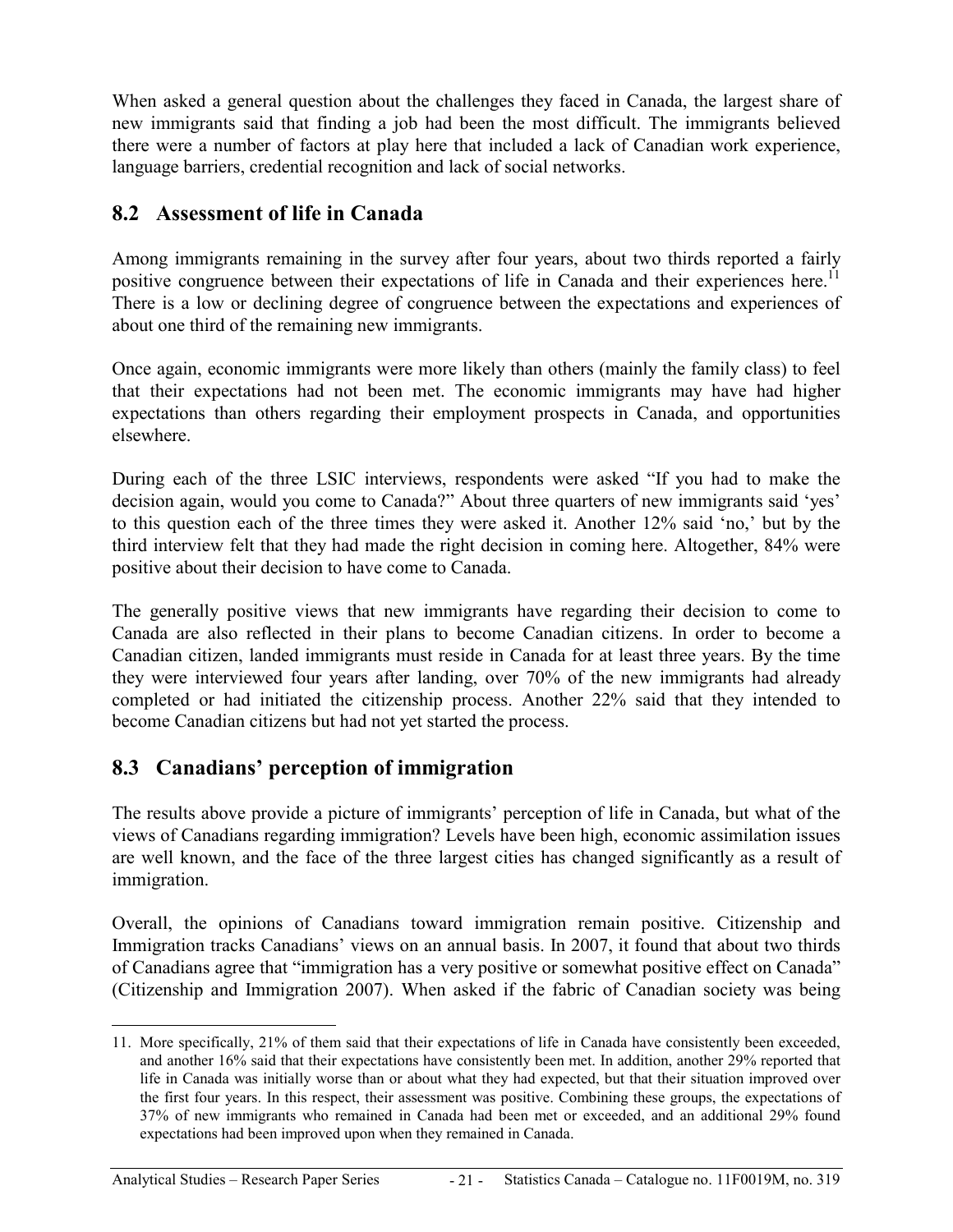<span id="page-21-0"></span>threatened by the influx of visible-minority immigrants, about two thirds disagreed. They were also asked whether Canada should focus on the social assimilation of immigrants (encourage minority groups to be more like most Canadians), or the more multicultural policy of welcoming and accepting diversity (encourage Canadians to accept minority groups and their culture and language): overall, 58% felt the former policy should have the highest priority, while 38% felt the **latter** 

In general, Canadians' opinions in 2007 have been somewhat more positive toward immigration than they had been in 2004, the first year of the tracking survey.

Canadians' views of immigration remain positive, with about two thirds of the population reporting such a positive outlook. Immigrants' views of their decision to come to Canada are also positive. While immigrants entering in 2000 were not happy about their economic outcomes, most of the two thirds who remained in the sample after four years were fairly positive about their decision to come to Canada and to have remained here.

### **9 Other Statistics Canada research**

The summaries provided above draw on only a few of the 64 immigrant-related papers produced at Statistics Canada over the past six years. Other research papers have addressed such topics as are listed below.

- Immigrant health, including the 'healthy immigrant effect:' the observation that immigrants coming to Canada are often healthier than their Canadian-born counterparts; however, as they remain in Canada, they converge to health levels of the Canadian born.
- Outcomes for young children of immigrants—including their school performance, which may lag when the children are very young—tend to catch up and at times exceed those of the Canadian born by the time that they reach late elementary or early secondary school.
- Issues surrounding adequate housing for immigrants.
- The spatial distribution of immigrants in Canada, particularly the tendency to concentrate in the three largest cities.
- Fertility patterns among immigrant groups, and projections of the visible-minority population in Canada.
- The effect of immigration on the wages of Canadian-born workers, and comparisons with the United States and Mexico.
- Re-accreditation and outcomes for immigrants in particular occupations, such as engineering and medicine.
- Changing ethnic diversity in the neighbourhoods of the three large cities, and the effect of this on the general sense of 'trust' in the neighbourhoods. This research is suggesting that the effect of rising ethnic diversity in Canada on the population's sense of 'trust' is different than in other immigrant-receiving countries, notably the United States, the United Kingdom and Australia. In those countries, empirical studies suggest that trust is negatively associated with racial diversity. The preliminary results suggest that this relationship is not negative in Canada and, if anything, is positive. Rising neighbourhood ethnic diversity—larger numbers of ethnic groups represented in a neighbourhood—is not associated with a decline in the sense of trust. However, a rising neighbourhood concentration of one particular ethnic group is negatively correlated with trust, mainly among the white community.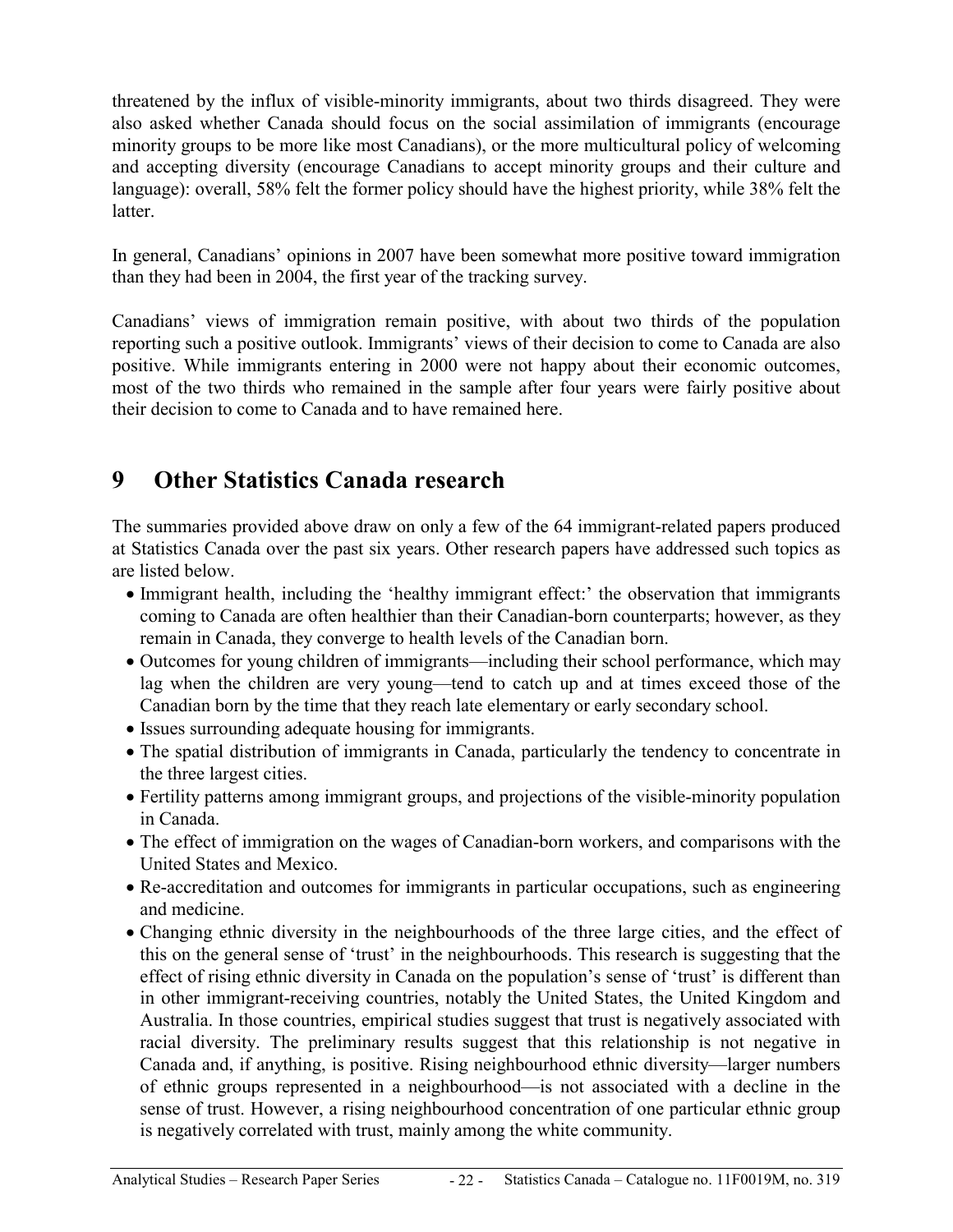### <span id="page-22-0"></span>**10 Data sources and data development**

The early research on immigration issues helped guide data development. Statistics Canada, in co-operation with the relevant policy agencies, has developed a suite of datasets used in the types of analysis described above.

#### **10.1 Census of Population, the mainstay of immigration research in Canada**

The requirement for large samples when focusing on successive cohorts of entering immigrants drives analysts to large sample data sources, most notably the Census of Population. It remains the most important data source for immigration research in Canada. Like all datasets, it has both advantages and disadvantages.

#### **10.1.1 Advantages of the census for immigration research**

- Sample size is obviously the reason many people use the census. The 20% sample of Canadians, with detailed information on education, occupation, earnings and family income, geographic mobility and neighbourhood of residence, has been the mainstay for immigration research in Canada over the past few decades. It allows the researcher to focus on successive entering immigrant cohorts, an essential part of such research.
- Recent changes to the census allow the country where the highest level of education was received to be identified. Since economic returns to education for immigrants differ significantly depending upon the country where it is received, this is important.
- Parental place of birth—added to the census in 2001—allows for the analysis of the outcomes of the children of immigrants for the first time.
- Research on the impact of immigration on neighbourhoods is facilitated by the fact that the most commonly used 'neighbourhood' definition—the census tract—is longitudinally consistent from one census to the next. This is a tremendous advantage. One can study changes in the ethnic and immigrant composition of neighbourhoods over decades, and also look at the correlation with other neighbourhood outcomes.
- One of the most important events to encourage and facilitate immigration analysis in Statistics Canada has been the creation of easy-to-use, 'flat,' SAS or STATA files from the census. In earlier periods, census data were only available to analysts through a relatively difficult to use hierarchical software that only produced tables. Following the 2001 Census, easy-to-use flat files formatted for use with popular statistical analysis packages have allowed researchers to themselves exploit the census data. This change has been very important in facilitating the immigration research reported here.

#### **10.1.2 Some issues with the census data**

• Language ability (in French or English) may be one of the most important determinants of economic and social integration. However, measures on almost all surveys do not capture it well. Variables such as mother tongue and language spoken at work are available, but they do not provide a good measure of ability. The variables are self reported, and they are not designed to be measures of language ability. The lack of a reliable measure of language ability is one of the major data shortcomings in immigration research.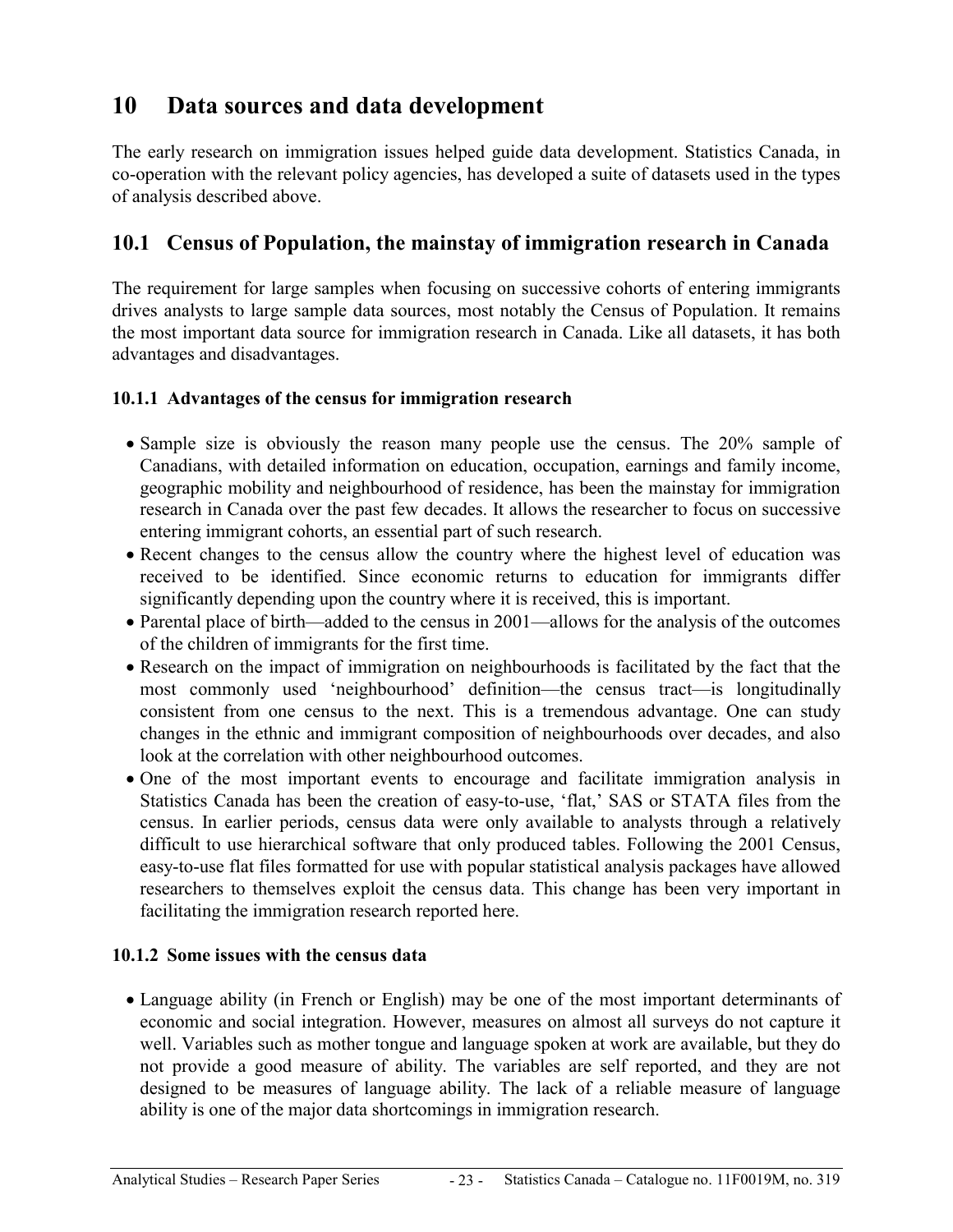- <span id="page-23-0"></span>• The use of 'synthetic cohorts' from the census has allowed researchers to develop a picture of the earnings trajectory with years since immigration. For example, immigrants aged from 30 to 34 in one census are assumed to be the same population as those aged from 35 to 39 in the next census, five years later. Based on such an assumption, earnings, employment, poverty and other trajectories are developed (see Chart 1). However, recent research has shown that, in fact, a significant proportion (perhaps one quarter) of immigrants leave Canada within the first few years of their arrival. Little is known yet of the characteristics of these leavers and how they compare with the stayers. However, some 'selection' effects almost certainly exist in the synthetic cohort trajectories produced from the census. Whether this is a positive or negative selection, or its extent, is as yet unknown.
- Immigrant class (skilled economic, family, refugee, etc.) is an important determinant of various outcomes, but it cannot be identified on the census. It is unlikely that self reporting would provide reliable data.

#### **10.2 Other on-going surveys used in immigration research**

There are a host of other on-going surveys to which researchers turn when conducting immigration research in Canada. They include:

• The Survey of Labour and Income Dynamics (SLID)

 SLID is a longitudinal survey that focuses primarily on income and labour market outcomes of the adult population, but it has an immigrant identifier, which allows some immigrant research. At the heart of the survey's objectives is the understanding of the economic wellbeing of Canadians (and immigrants), and how the population reacts and adjusts to economic 'shocks.'

 This longitudinal survey of 30,000 households was first conducted 1993, and it is in many ways similar to the German and British household panel surveys. However, it has a narrower content focus, a larger sample size and a shorter panel length (six years) than these European panel surveys. Also, the survey is cross-sectionally representative, allowing for the production of the official annual income statistics. Statistics Canada is currently exploring the possibility of replacing SLID with a household panel survey that more closely resembles, in design and content, those in existence in some European countries, the United States and Australia. Such a move would enhance the opportunity for internationally comparative research. It is as yet unknown whether a new Canadian household panel survey will be implemented. It depends, as always, upon funding and the degree of support from policy agencies.

 SLID supports some analysis of immigrant economic assimilation issues, but it does not have the sample or statistical reliability to concentrate on particular entering cohorts, such as was done in the research described earlier.

• The International Adult Literacy and Skills Survey (IALSS)

 The 2003 IALSS is the Canadian component of the Adult Literacy and Life Skills Survey. The main purpose of IALSS was to assess how well adults used printed information to better function in society. IALSS data include background information and psychometric results of respondents' proficiency along four skill domains: prose and document literacy, numeracy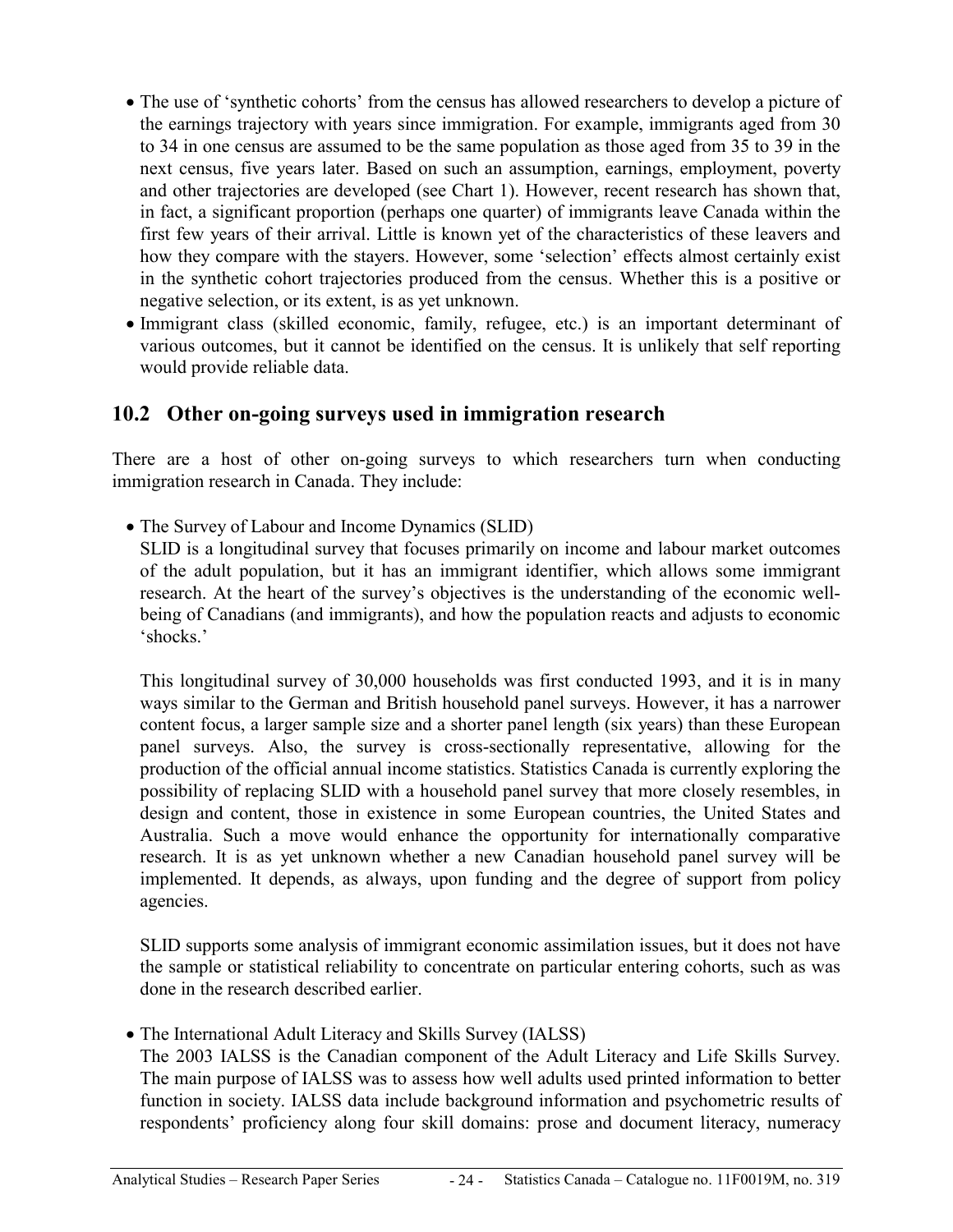<span id="page-24-0"></span>and problem-solving. The survey is capable of supporting important research on the effect of literacy and numeracy skills on earnings outcomes of both the Canadian born and immigrants (as well as the gap between the two). Citizenship and Immigration Canada funded an oversampling of immigrants to allow more recent immigrants to be differentiated from earlier immigrants. It has supported some very important immigrant research. Some of the results were reported earlier in this paper.

• The National Population Health Survey (NPHS)

The NPHS is a longitudinal survey of 17,276 persons of all ages, and it was initiated in 1994. These same persons are interviewed every two years over a period of 18 years. The objectives of the NPHS are to aid in the development of public policy by providing information on the health status of the population, understanding the determinants of health, and increasing the understanding of the relationship between health status and health care utilization. An immigrant identifier supports both research on the health dimensions of the immigrant population and comparisons with the Canadian born.

• The National Longitudinal Survey of Children and Youth (NLSCY)

The NLSCY is a long-term study of Canadian children that follows their development and well-being from birth to early adulthood. The NLSCY is designed to collect information about factors influencing a child's social, emotional and behavioural development and to monitor the impact of these factors on the child's development over time. With a very small immigrant sample, it does allow some basic comparisons of childhood outcomes of immigrants and the Canadian born, and the trajectory of childhood outcome 'gaps' as children age. As with some of the other surveys, sample size is of concern when addressing issues surrounding the assimilation of immigrant children.

### **10.3 The development of new data sources to support immigration research**

In spite of the existence of surveys such as those mentioned above, the early research suggested that there were a number of data gaps. As a result, the following data sources, largely longitudinal, were developed.

#### **10.3.1 The development of the Longitudinal Immigration Database**

As noted, the census remains the primary source of data for immigration research. But it is conducted only once every five years, and outcomes for entering cohorts can change over such a period. Furthermore, the availability of true longitudinal data (not synthetic cohorts) would enhance the power of the analysis. Hence, another source of longitudinal data with very large samples of immigrants was required. This requirement was met through the creation of two data sources that are based mainly on taxation data. The first was the Longitudinal Immigration Database (IMDB).

The IMDB was created jointly by Statistics Canada and Citizenship and Immigration Canada; it was funded in part by a consortium of users, including provincial governments. This file merges immigrant landing records with taxation records. The former provide detailed information on immigrant characteristics, the latter give detailed longitudinal information on employment earnings in particular. Given the universal coverage of tax files (almost complete coverage of the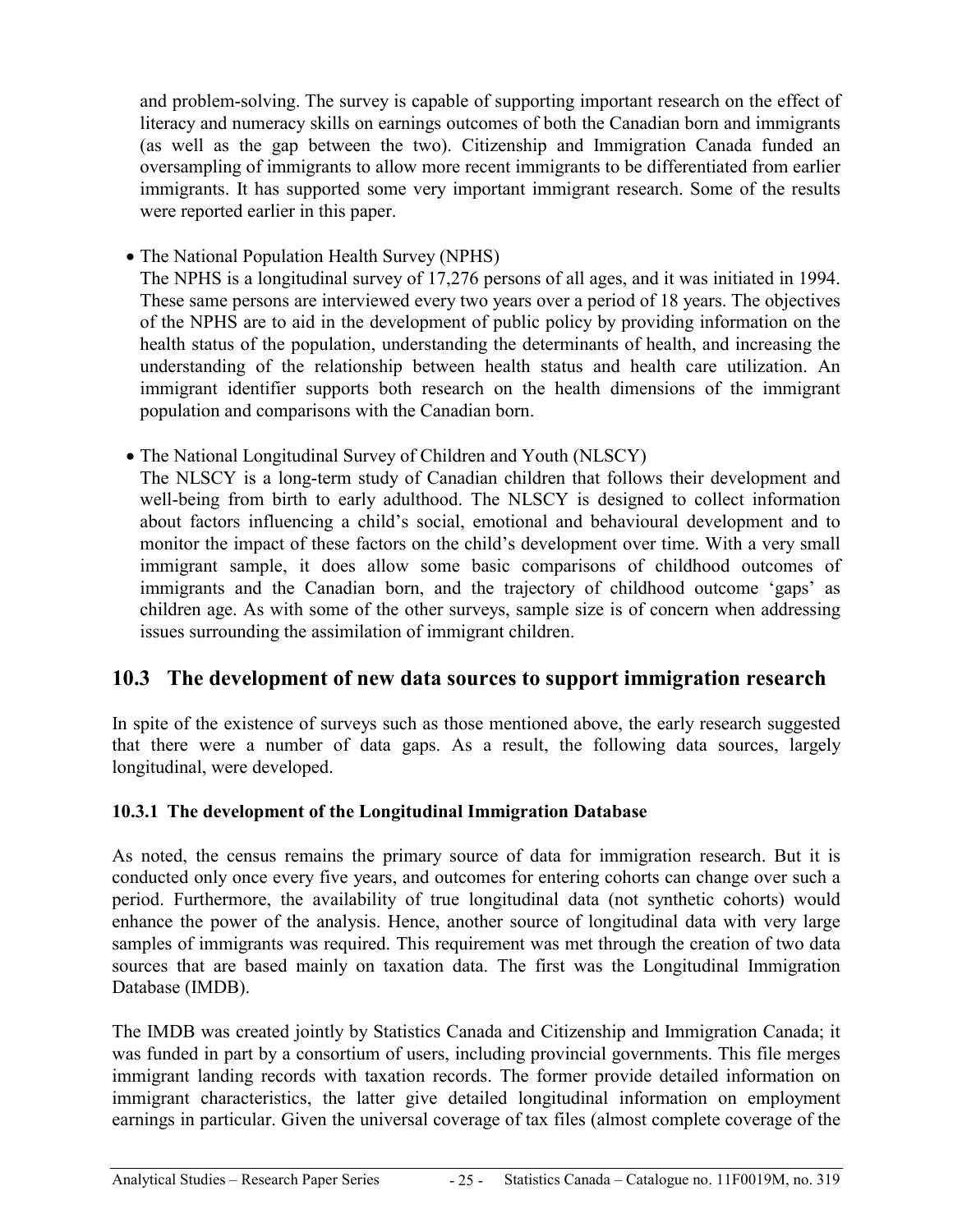<span id="page-25-0"></span>population in many age groups), this data source allows detailed tracking of earnings trajectories of entering cohorts of immigrants since the early 1980s up to 2005. The IMDB was created in large part to provide the data necessary to evaluate outcomes for immigrants in different immigrant classes and program changes implemented by Citizenship and Immigration Canada.

But the IMDB also has its shortcomings. Most notably, there is no comparison group (no data on the Canadian born); therefore, the earnings gaps between immigrants and the Canadian born cannot be assessed. Furthermore, the data are for individuals only; families are not formed on this file. Hence, economic welfare issues such as low-income levels cannot be measured. To overcome this, yet another administrative data source was created.

#### **10.3.2 Linking of the Longitudinal Immigration Database to the Longitudinal Administrative Databank**

The Longitudinal Administrative Databank (LAD) was an already existing longitudinal data source, covering 20% of the Canadian population, and based on taxation data. It does allow families to be formed, and it covers the period from 1982 to the present. LAD supports numerous kinds of analyses, such as the effect of divorce on economic outcomes for men and women, the intergenerational income mobility of Canadians, poverty dynamics, entry and exit from social assistance and other government programs, and the 'brain drain.' However, until recently it was not possible to identify immigrants on this file, and hence precluded potentially important immigrant research. The linking of LAD with the IMDB file, with its detailed information on immigrants and immigrant identifier, overcame this problem. Due to the very large sample, this data source supported more recent work (since the 2001 Census) on the economic assimilation patterns of immigrants entering Canada. It also has supported research on low-income dynamics among immigrants, the use of government transfers (social assistance, employment insurance, etc.) by immigrants, the onward migration of immigrants and other topics.

#### **10.3.3 The development of the Longitudinal Survey of Immigrants to Canada**

As useful as the previously described administrative longitudinal sources are, they suffer from a drawback common to almost all administrative databases: they contain a limited number of covariates. The administrative data have substantial detail on immigrants, but they lack key information on the Canadian born, such as education and occupation. Furthermore, being based on taxation data, they cannot support research on the social integration of immigrants. To overcome these and other data gaps, Citizenship and Immigration Canada, along with Statistics Canada, created a true longitudinal sample survey. The Longitudinal Survey of Immigrants to Canada (LSIC) followed a single entering cohort of immigrants (those entering in 2000) for four years, with interviews at six months, two years and four years after entry.

Topics covered in the LSIC include housing, education, foreign credential recognition, employment, health, values and attitudes, the development and use of social networks, income, and perceptions of settlement in Canada. This survey, with an initial sample of 12,000 immigrants, continues to be exploited by analysts inside and outside of Statistics Canada, particularly those concerned with social integration issues.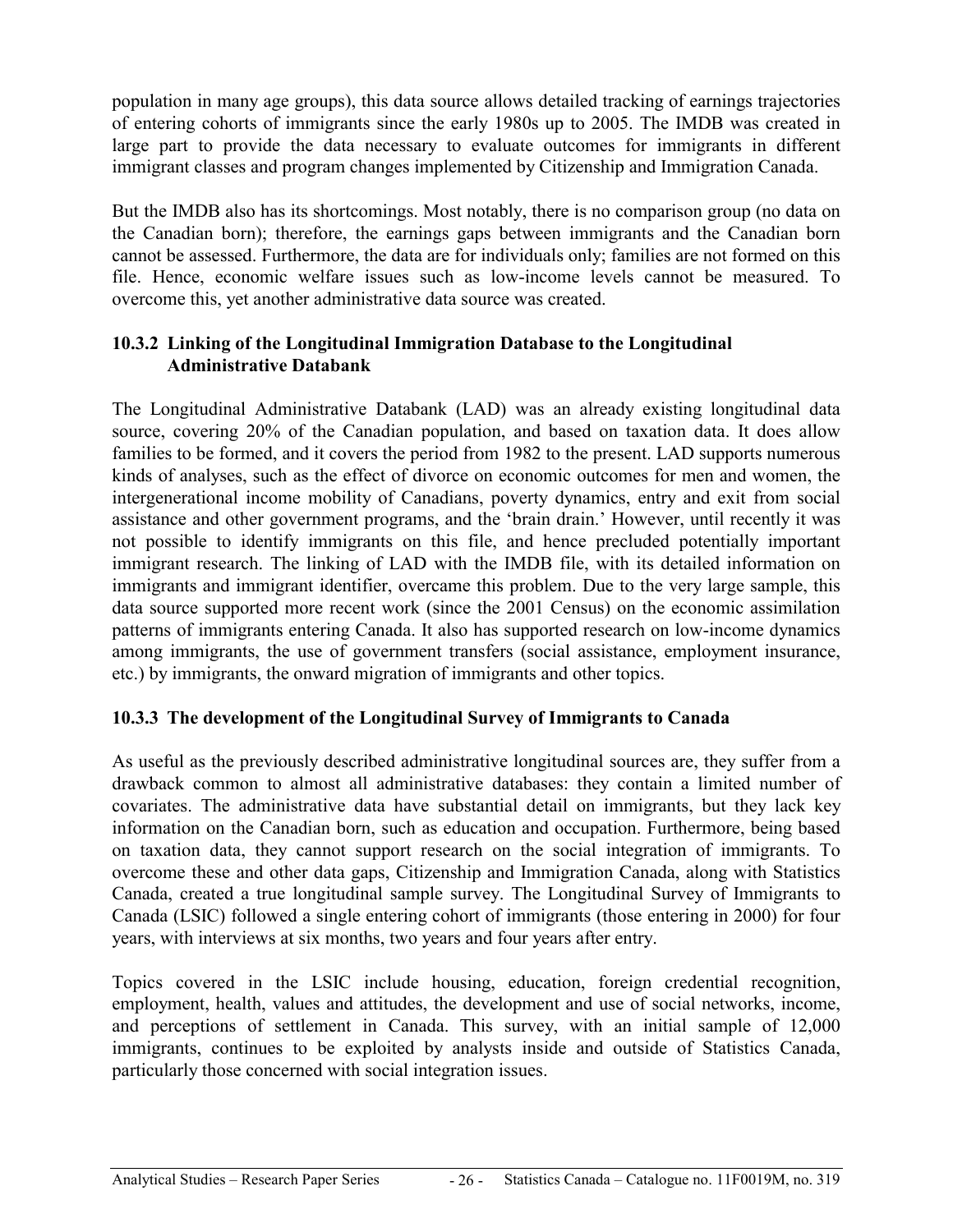#### <span id="page-26-0"></span>**10.3.4 The development of the Ethnic Diversity Survey**

In 2002 Canadian Heritage and Statistics Canada initiated the Ethnic Diversity Survey (EDS), which focused on issues relating to the rapidly changing cultural diversity in Canada. While not strictly an immigrant survey, the EDS has provided many opportunities for immigration research. It used the 2001 Census as the survey frame. It was designed to better understand how people's backgrounds affect their participation in the social, economic and cultural life of Canada.

Topics covered include ethnic ancestry, ethnic identity, place of birth, visible-minority status, religion, religious participation, knowledge of languages, family background, family interaction, social networks, civic participation, interaction with society, attitudes, satisfaction with life, trust and socioeconomic activities. The sample of approximately 57,000 individuals was stratified so as to provide large samples for the ethnic groups whose mother tongue tends to be a language other than English.

#### **10.3.5 Recent changes to existing surveys**

Other steps have been taken to improve the data availability for immigration research. Most notably, last year an immigrant identifier was added to the monthly Labour Force Survey. This move will allow data on immigrant outcomes to be more current.

Faced with the demand for improved and expanded longitudinal and cross-sectional data on immigrant outcomes, Statistics Canada along with its partners in the three most relevant policy agencies—Citizenship and Immigration Canada, Heritage Canada and Human Resources and Skills Development Canada—responded in a significant manner.

### **11 The effect of immigration on social cohesion in Canada**

With rising immigration and the resulting ethnic diversity, many Western nations are concerned with the effect on social cohesion. There are two policy agendas that governments can pursue regarding this issue (Soroka, Johnston and Banting 2007). One approach is to celebrate diversity, respect cultural differences and allow minorities to express their distinctive culture. The second agenda is to focus on social integration and assimilation, and to try to build a common national identity. These agendas can be pursued simultaneously, but often the balance shifts between the two. In the very recent past, events in many European nations have led them to consider what agenda might be most effective in maintaining social cohesion in the face of rising ethnic diversity. Demonstrations and violent confrontations have prompted concerns regarding social cohesion in some European nations.

But Canada, at least to date, has escaped such demonstrations and clashes between minority groups and the state. There is little evidence of a breakdown in social cohesion, in spite of the very rapid increase in ethnic diversity and the share of the population in visible-minority groups. There are some signs of concern, such as a recent debate in Quebec regarding 'reasonable accommodation' of immigrant groups entering Canada with very different cultural and religious backgrounds. Overall, however, Canada has largely escaped both the outward signs of disharmony between immigrant groups and the Canadian born, as well as prolonged debates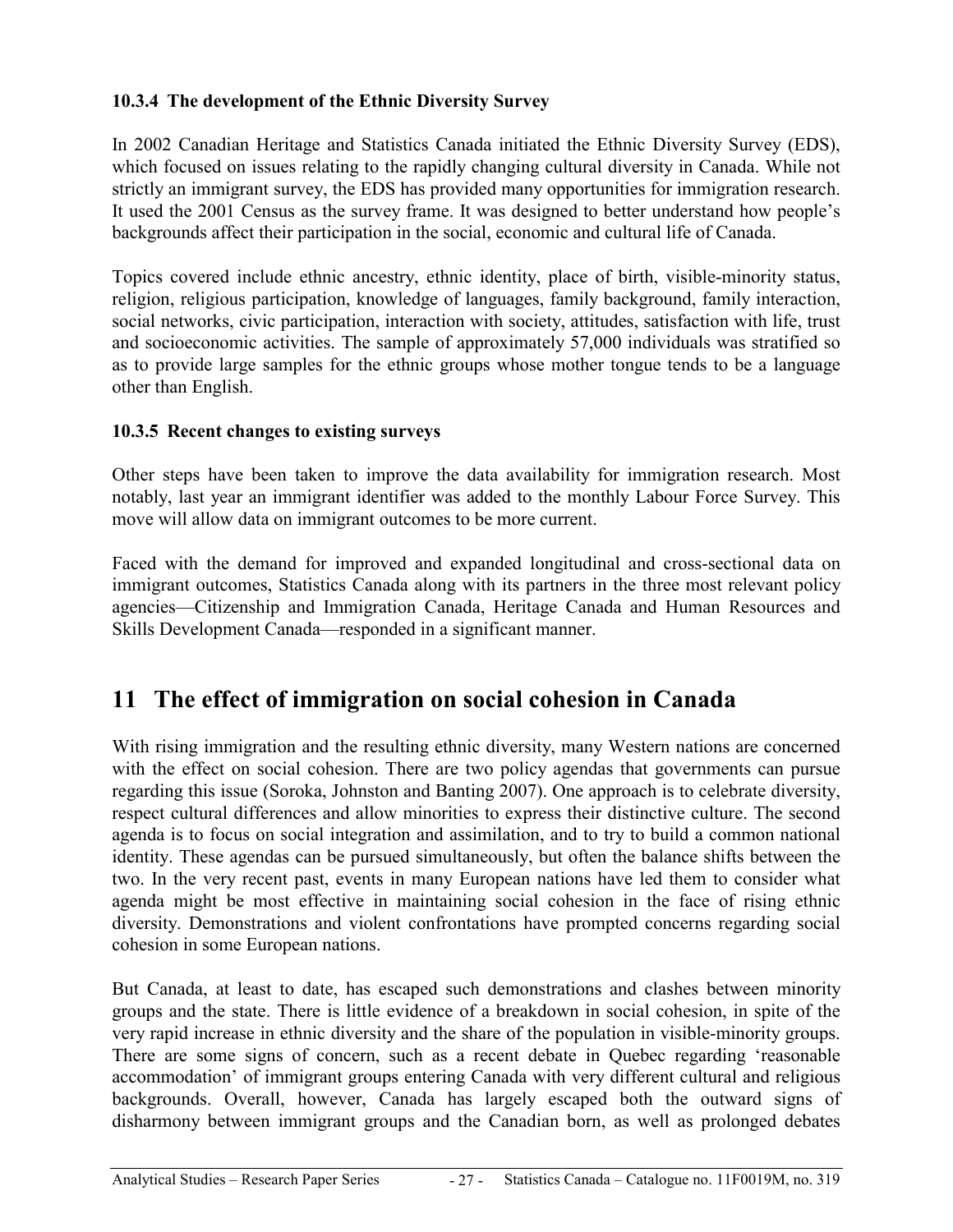about such an issue. There are a number of possible reasons for this outcome. Statistics Canada has conducted virtually no research on this topic, but some speculation may be worthwhile.

- Canada, unlike many nations, has never pursued or developed a single national identity. At Canada's inception in 1867, there were two founding peoples with very different cultures, religions, histories and languages: the English in Ontario and the French in Quebec. From the very beginning, Canada has needed to try to accommodate very different groups as equals and, in the process, built up a tradition. Furthermore, concerns with the protection of minority rights, such as those of the English in Quebec and the French outside of Quebec at the time of the creation of Canada, also have a long history in Canada. The latest manifestation of this was the creation of the *Canadian Charter of Rights and Freedoms.* This history has no doubt influenced the way in which people from different cultural backgrounds integrate within Canadian society.
- Following its creation—and even before that—Canada became a nation of immigrants, and immigration has long been seen as a natural part of the growth of the country. Most Canadians take pride in the ability of the country to welcome people from many different cultural backgrounds, and they expect immigration to contribute positively to the growth of the nation, as it has done in the past. Many European nations, on the other hand, have only recently begun to think of themselves as immigrant-receiving nations. Hence, the Canadian population has a very different perspective on immigration and its effects.
- The very high level of education among Canadian immigrants—much higher than that of the Canadian born—promotes adaptation to a modern 'knowledge-based' society. Furthermore, the typical immigrant in Canada is not perceived as a less educated person lacking the skills to succeed: rather, the image is often one of a highly educated, ambitious and capable individual with the potential to contribute positively to Canadian society. The education level of immigrants to Canada is higher than that of (legal) immigrants going to the United States and most European nations.
- In Canada, politicians at all levels—federal, provincial and municipal—have clearly stated that higher immigration levels are essential to the economic health of the nation (or city). Leaders in cities not receiving their 'share' of immigrants often devise incentives to attract more. This message has been largely accepted by the population, and it affects their views of the value of immigration. Immigration is seen by most as necessary to maintaining population growth and prosperity. There is no political party that has adopted an antiimmigrant stance, and hence there is no vehicle for the expression of what dissatisfaction may exist among some of the population.
- Political and civic engagement among visible minorities, while not at the level of that of some other groups, is substantial in Canada. This activity sends a message to the newly arrived immigrant that participation in the political system is possible and to the country that visible-minority group members play an important and active role within the state. The naturalization of newcomers to Canada, a necessary step for participation in a democracy, is among the highest in the world (Banting, Courchene and Seidle 2007). While voter turnout rates are lower among recent immigrants than in the Canadian-born population, they are at significant levels. Furthermore, there are somewhere from 15 to 20 members of the federal parliament from visible-minority groups, and they have been premiers of provinces and members of provincial parliaments.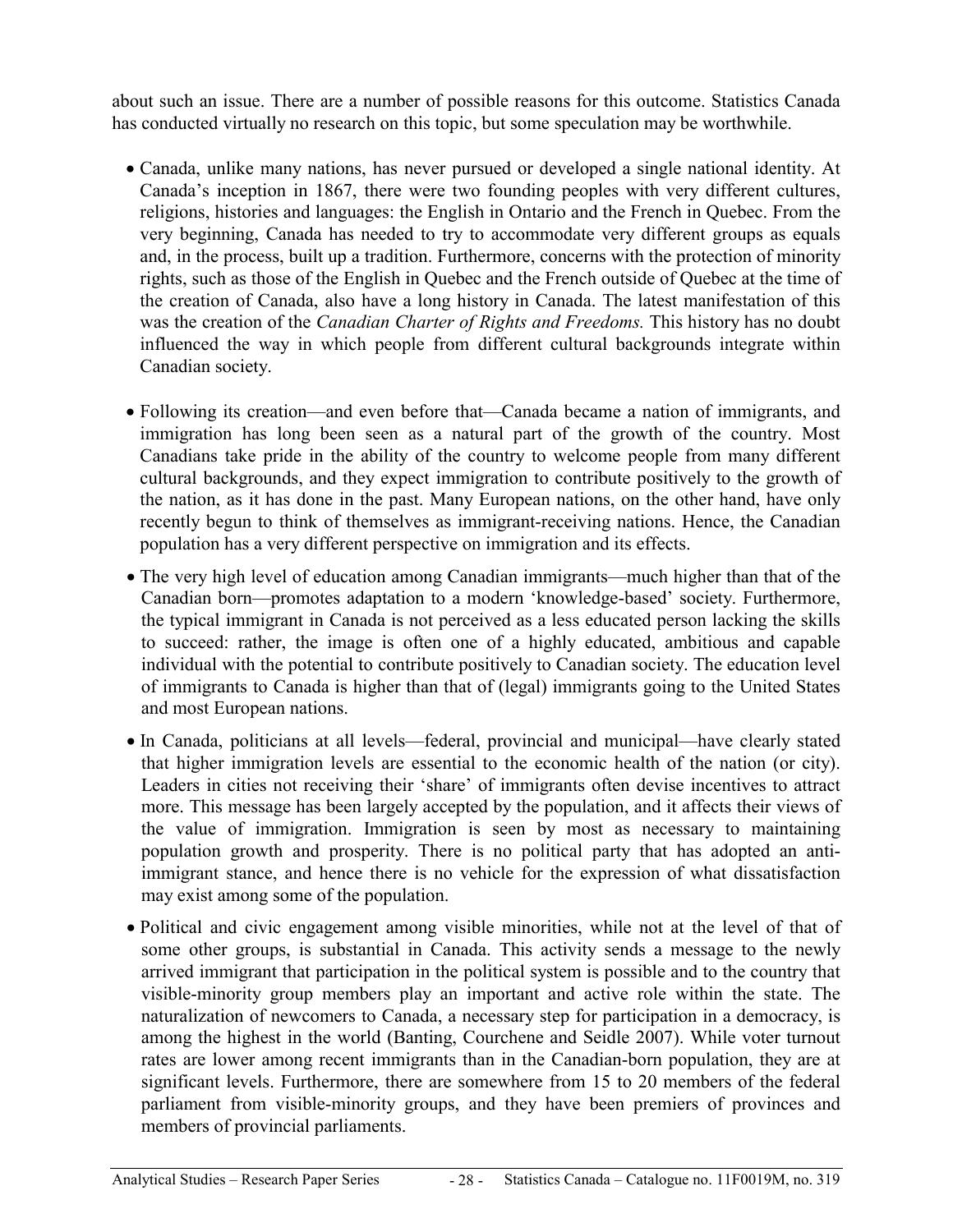- <span id="page-28-0"></span>• The fact that immigration is extremely racially diverse may contribute to its relatively small negative effect on social cohesion. In nations where immigrants from one particular ethnic group dominate, the native born may react to the cultural values and norms of that group. However, immigrants to Canada come from such a wide range of source countries, and they also have such widely varying cultural and religious backgrounds, that accommodation of the differences becomes the norm.
- The absence of any significant number of illegal immigrants in Canada may also contribute to the relatively positive attitude that most Canadians have toward immigration. Illegal immigration is a significant issue within the United States and some European nations. One result is an increased sense among some citizens that some immigrants are not following the rules and that they are receiving benefits to which they are not entitled. The situation in Canada is quite different, given the relative absence of illegal immigrants.

### **12 Conclusion**

The response by Statistics Canada to concerns regarding immigrant outcomes, documented in this paper, was guided by some of the priorities in place within the Agency. The important role played by substantive research in Statistics Canada is among these. Substantive research allows the statistical agency to hold a mirror to important social and economic trends in an objective manner, thereby contributing to public discussion and policy development. In so doing, the Agency fulfills its mandate to not only collect statistics but also to analyse them.

Substantive research also provides important data quality feedback. For example, information on immigrant undercoverage issues in the Survey of Labour and Income Dynamics stemmed from such substantive analysis. Significant feedback from research has allowed statisticians to learn what worked and what did not in the new Longitudinal Survey of Immigrants to Canada, a survey that contained a number of new content blocks. The significant data development outlined earlier in the paper was guided to a considerable degree by the research results and by the resulting questions for which the policy departments and Statistics Canada had no answer.

Significant and meaningful co-operation with the policy departments is another important Agency priority. In this particular case, regular formal meetings are held with Citizenship and Immigration Canada to discuss both research projects and data requirements in the immigration area. Research priorities are influenced by the needs of the appropriate policy agencies, although they are not the sole influence.12 Virtually all of the significant data development described earlier was a joint effort of Statistics Canada and the relevant policy agency.

The successful conduct of both substantive research and data development is enhanced by strong links with the academic research community as well, another important priority for Statistics Canada. Agency researchers interact with their academic counterparts through publications in academic journals, presentations at academic conferences and the co-authoring of studies. This activity tends to keep the quality of the research high, the methods up to date, and it lends

-

<sup>12.</sup> Other criteria include Statistics Canada's comparative analytical advantage (often related to access to data and research skills), the need to exploit new datasets, and quality testing through analysis, and the public interest in particular issues.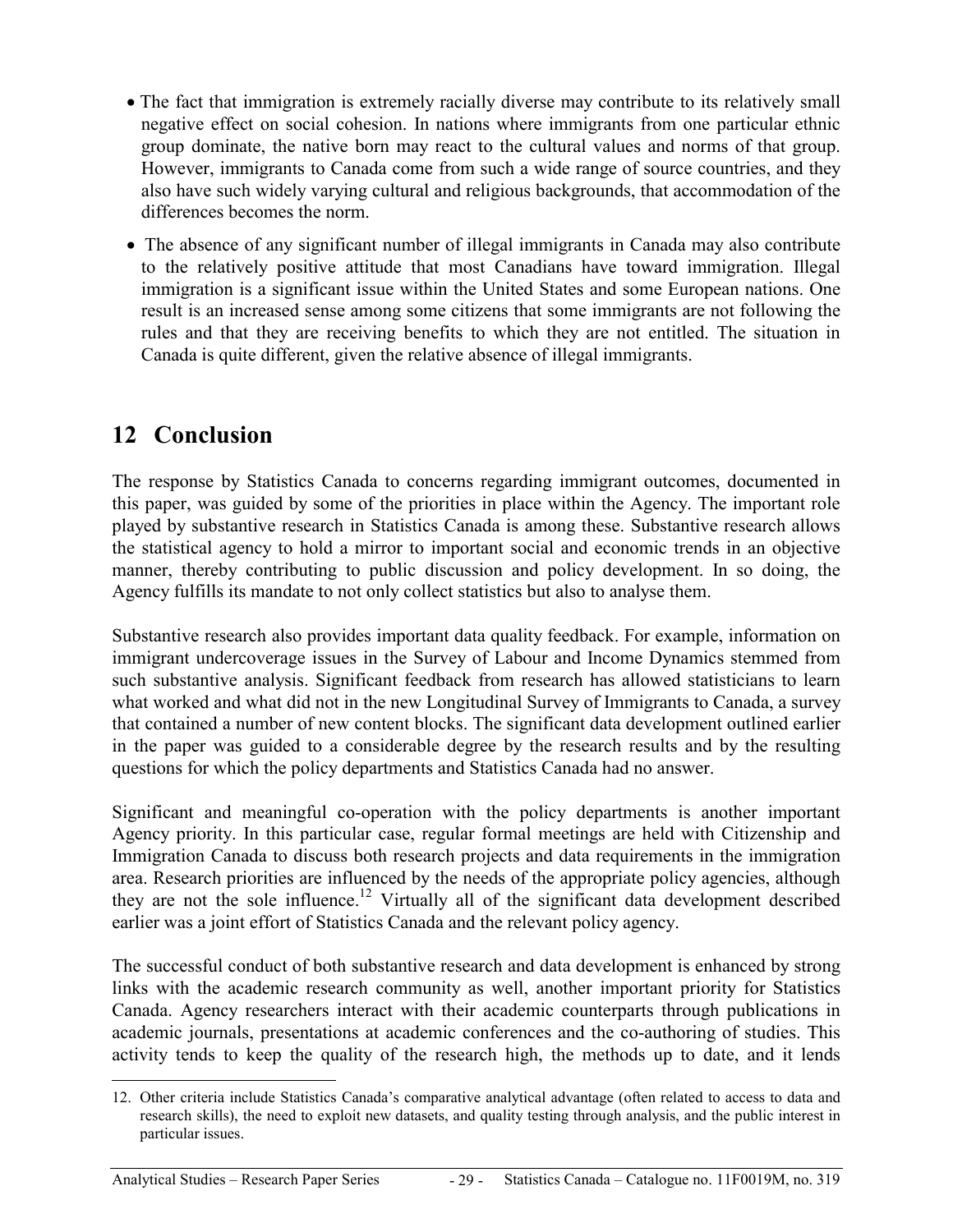credibility to the studies produced by Statistics Canada. It is also very useful in recruitment drives, allowing Statistics Canada to bid for some of the better graduates. Their view of the Agency is altered by such interaction. Needless to say, when new databases that are designed primarily to meet analytical and research objectives are developed—as is the case with most of the longitudinal surveys—then strong links with the academic research community, as well as the policy community, are essential.

Finally, much of the research described in this paper might not have been conducted at all had it not been done in Statistics Canada. The Agency has a considerable comparative advantage in the conduct of some substantive research. This is particularly true for research employing complex administrative data files, such as taxation data described earlier. Access to the taxation data for research purposes is ultimately controlled by the department that collects taxes.<sup>13</sup> The protection of these data is paramount in the public's mind. Having the appropriate legislation—such as the *Statistics Act*—in place to protect the confidentiality of these data is an important part of acquiring access. Few other research organizations have similar legislation. But beyond access, the detailed knowledge of the complex and idiosyncratic administrative data, as well as the skills developed in the analysis of such data, provide an advantage to Statistics Canada researchers. Some types of research are more efficiently carried out in Statistics Canada than elsewhere.

-

<sup>13.</sup> The Canada Revenue Agency.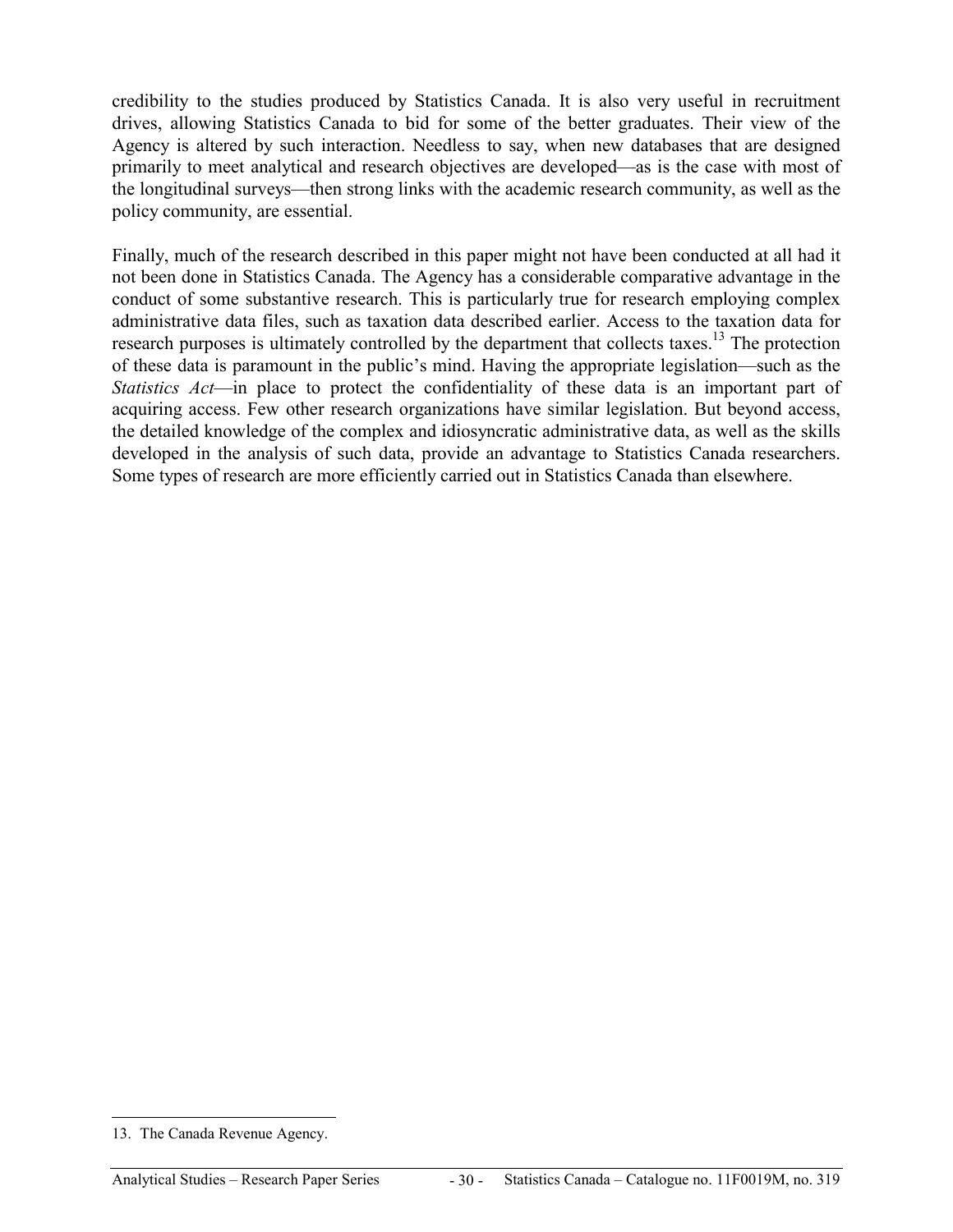### <span id="page-30-0"></span>**13 Bibliography**

#### **13.1 Immigration-related studies from Statistics Canada: Chronological bibliography**

2008

- Bernard, André. 2008. "Immigrants in the hinterlands." *Perspectives on Labour and Income.* 9, 1. Catalogue no. 75-001-XIE2008101. Ottawa: Statistics Canada.
- Bonikowska, Aneta, David A. Green and W. Craig Riddell. 2008. *Literacy and the Labour Market: Cognitive Skills and Immigrant Earnings.* International Adult Literacy Survey [Series]. Catalogue no. 89-552-MWE2008020. Ottawa: Statistics Canada.
- Bonikowska, Aneta, Feng Hou and Garnett Picot. Forthcoming. *A Canada-U.S. Comparison of Economic Outcomes for Recent Highly Educated Immigrants.* Analytical Studies Branch Research Paper Series. Ottawa: Statistics Canada.
- Picot, Garnett, Feng Hou and Simon Coulombe. 2008. "Poverty dynamics among recent immigrants to Canada." *International Migration Review.* 42, 2: 393–424.
- Ostrovky, Yuri, Feng Hou and Garnett Picot. Forthcoming. *Internal Migration of Immigrants: Do Immigrants Respond to Regional Labour Demand Shocks?* Analytical Studies Branch Research Paper Series. Ottawa: Statistics Canada.
- Picot, Garnett, and Feng Hou. Forthcoming. *Immigrant Selection, the IT Bust and Entry Earnings of Immigrants.* Analytical Studies Branch Research Paper Series. Ottawa: Statistics Canada.
- Picot, Garnett, Feng Hou and Simon Coulombe. 2008. "Poverty dynamics among recent immigrants to Canada." *International Migration Review.*

- Aydemir, Abdurrahman. 2007. *The Impact of Immigration on Labour Markets in Canada, Mexico, and the United States.* Update on Family and Labour Studies. Catalogue no. 89- 001-XIE2007001. Ottawa: Statistics Canada.
- Boyd, Monica, and Grant Schellenberg. 2007. "Re-accreditation and occupations of immigrant doctors and engineers." *Canadian Social Trends.* Catalogue no. 11-008. Ottawa: Statistics Canada.
- Chui, Tina, Hélène Maheux and Kelly Tran. 2007. *Immigration in Canada: A Portrait of the Foreign-born Population, 2006 Census.* Immigration and Citizenship, 2006 Census. Catalogue no. 97-557-XIE2006001. Ottawa: Statistics Canada.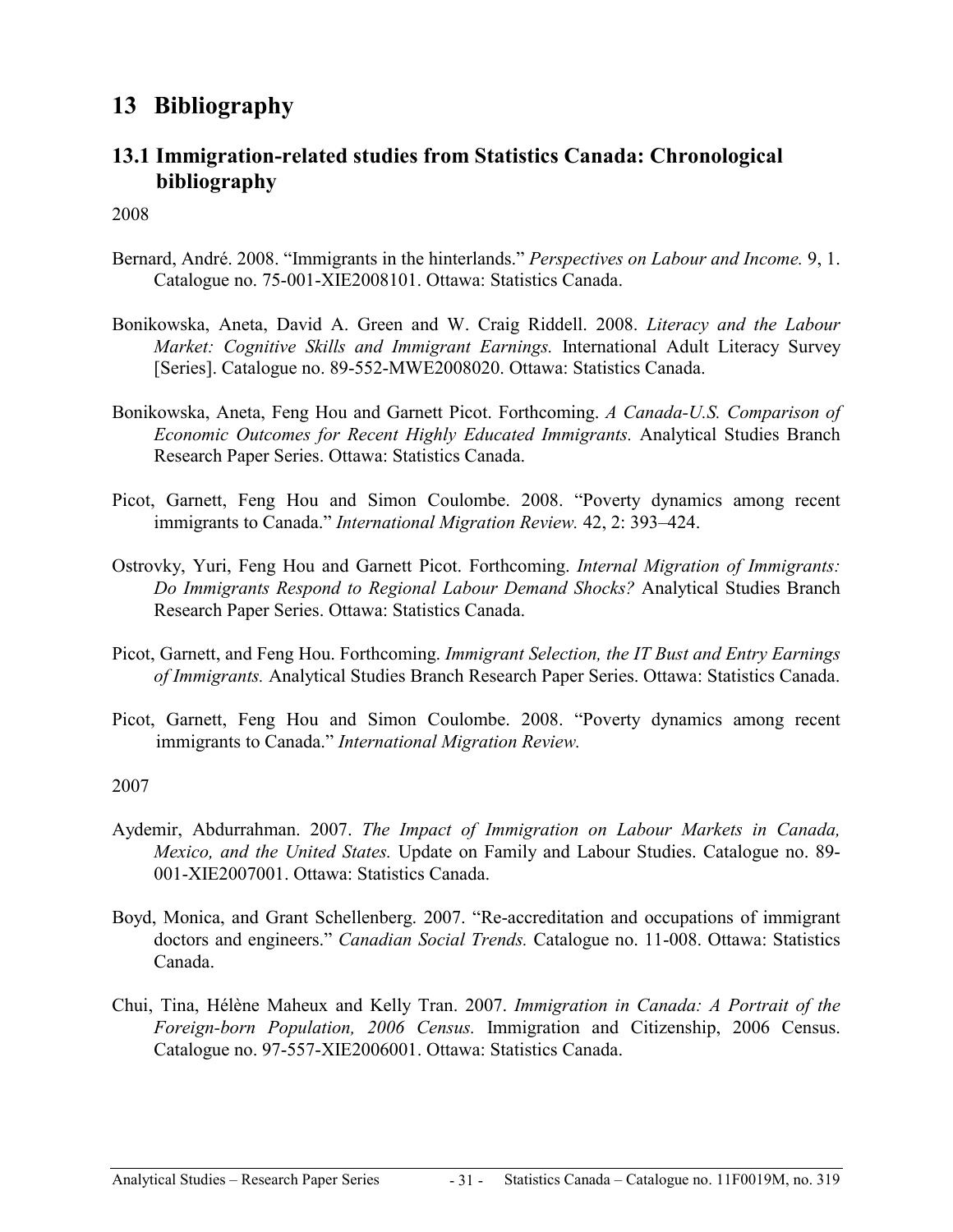- Frank, John W., Richard H. Glazier, Rahim Moineddin and Marcelo L. Urquia. 2007. "Birth outcomes by neighbourhood income and recent immigration in Toronto." *Health Reports.*18, 4. Catalogue no. 82-003. Ottawa: Statistics Canada.
- Schellenberg, Grant, and Hélène Maheux. 2007. "Immigrants' perspectives on their first four years in Canada: Highlights from three waves of the Longitudinal Survey of Immigrants to Canada." *Canadian Social Trends.* Special Edition. Catalogue no. 11-008. Ottawa: Statistics Canada.
- Palameta, Boris. "Economic integration of immigrants children." *Perspectives on Labour and Income.* 8, 10. Catalogue no. 75-001-XIE. Ottawa: Statistics Canada.

#### 2006

- Aydemir, Abdurrahman, and Chris Robinson. 2006. *The Return and Onward Migration Among Working Age Men.* Analytical Studies Branch Research Paper Series. Catalogue no. 11F0019MIE2006273. Ottawa: Statistics Canada.
- Finnie, Ross. 2006. *International Mobility: Patterns of Exit and Return of Canadians, 1982 to 2003.* Analytical Studies Branch Research Paper Series. Catalogue no. 11F0019MIE2006288. Ottawa: Statistics Canada.
- Heisz, Andrew. 2006. *Canada's Global Cities: Socio-economic Conditions in Montréal, Toronto and Vancouver.* Trends and Conditions in Census Metropolitan Areas. Catalogue no. 89- 613-MIE2006010. Ottawa: Statistics Canada.
- McMullen, Kathryn. 2006. "Literacy skills among Canada's immigrant population." *Education Matters: Insights on Education, Learning and Training in Canada.* 2, 5. Catalogue no. 81- 004-XIE. Ottawa: Statistics Canada.

- Ahmed, Nina. 2005. *Intergenerational Impact of Immigrants' Selection and Assimilation on Health Outcomes of Children.* Analytical Studies Branch Research Paper Series. Catalogue no. 11F0019MIE2005247. Ottawa: Statistics Canada.
- Aydemir, Abdurrahman, Wen-Hao Chen and Miles Corak. 2005. *Intergenerational Earnings Mobility Among the Children of Canadian Immigrants.* Analytical Studies Branch Research Paper Series. Catalogue no. 11F0019MIE2005267. Ottawa: Statistics Canada.
- Bélanger, Alain, and Éric Caron Malenfant. 2005. "Ethnocultural diversity in Canada: Prospects for 2017." *Canadian Social Trends.* Catalogue no. 0030511-008-XIE. Ottawa: Statistics Canada.
- Berthelot, Jean-Marie, François Gendron, Edward Ng and Russell Wilkins. 2005. "The changing health of immigrants." *Canadian Social Trends.* Catalogue no. 0020511-008-XIE. Ottawa: Statistics Canada.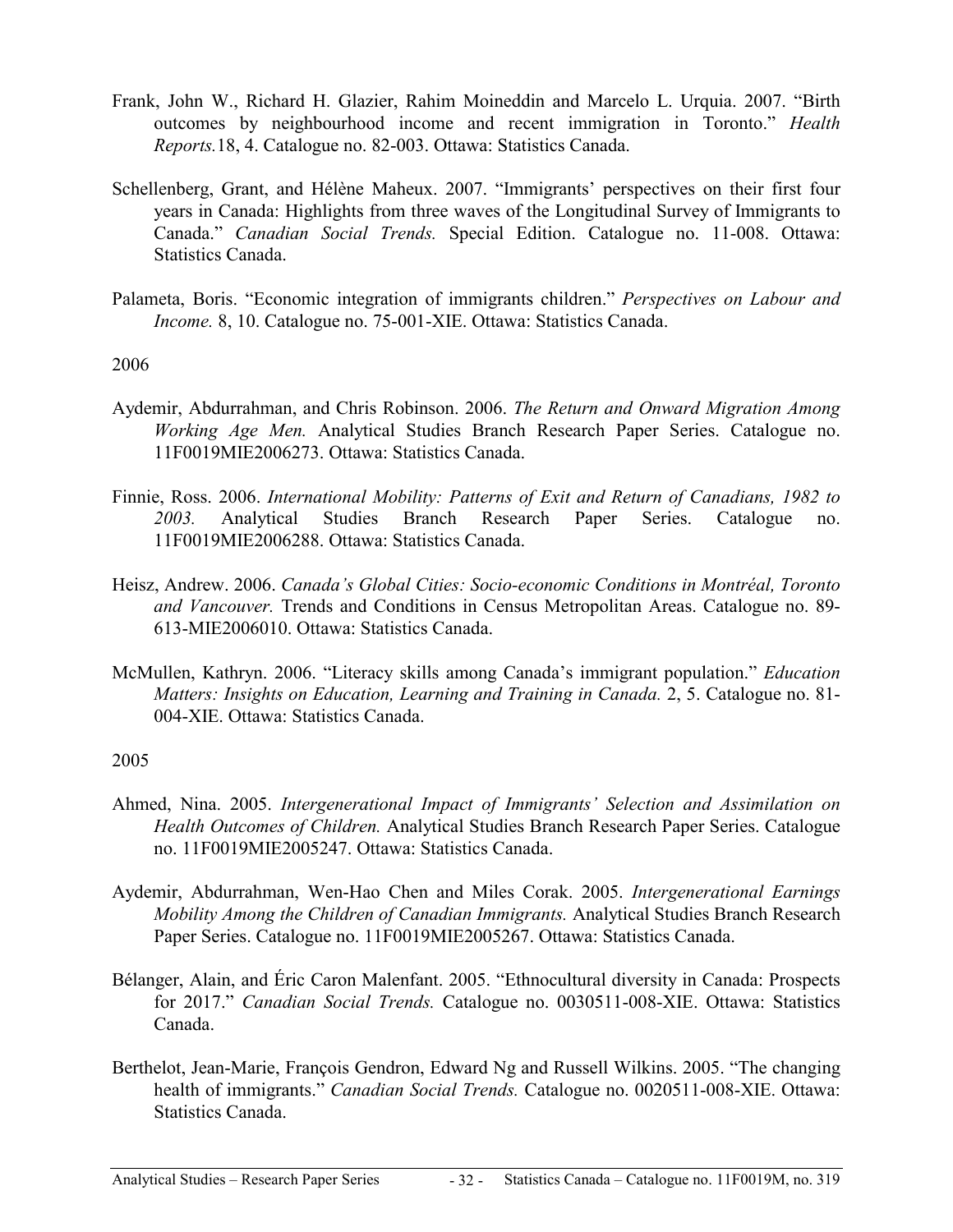- Berthelot, Jean-Marie, François Gendron, Edward Ng and Russell Wilkins. 2005. "Dynamics of immigrants' health." *…au Courant.* Catalogue no. 82-005-XIE2005001. Ottawa: Statistics Canada.
- Berthelot, Jean-Marie, François Gendron, Edward Ng and Russell Wilkins. 2005. *Dynamics of Immigrants' Health in Canada: Evidence from the National Population Health Survey.* Healthy Today, Healthy Tomorrow? Findings from the National Population Health Survey. Catalogue no. 82-618-MWE2005002. Ottawa: Statistics Canada.
- Chui, Tina, John Flanders and Kelly Tran. 2005. "Chinese Canadians: Enriching the cultural mosaic." *Canadian Social Trends.* Catalogue no. 0040411-008-XIE. Ottawa: Statistics Canada.
- Chui, Tina, Stan Kustec and Kelly Tran. 2005. "Becoming Canadian: Intent, process and outcome." *Canadian Social Trends.* Catalogue no. 0040411-008. Ottawa: Statistics Canada.
- Haan, Michael. 2005. *Are Immigrants Buying to Get In? The Role of Ethnic Clustering on the Homeownership Propensities of 12 Toronto Immigrant Groups, 1996–2001.* Analytical Studies Branch Research Paper Series. Catalogue no. 11F0019MIE2005252. Ottawa: Statistics Canada.
- Haan, Michael. 2005. *The Decline of the Immigrant Homeownership Advantage: Life-cycle, Declining Fortunes and Changing Housing Careers in Montréal, Toronto and Vancouver, 1981–2001.* Analytical Studies Branch Research Paper Series. Catalogue no. 11F0019MIE2005238. Ottawa: Statistics Canada.
- Hou, Feng. 2005. *The Initial Destinations and Redistribution of Canada's Major Immigrant Groups: Changes over the Past Two Decades.* Analytical Studies Branch Research Paper Series. Catalogue no. 11F0019MIE2005254. Ottawa: Statistics Canada.
- Krahn, Harvey, and Alison Taylor. 2005. "Aiming high: Educational aspirations of visible minority immigrant youth." *Canadian Social Trends.* Catalogue no. 0030511-008XIE. Ottawa: Statistics Canada.
- Picot, Garnett, and Arthur Sweetman. 2005. *The Deteriorating Economic Welfare of Immigrants and Possible Causes: Update 2005.* Analytical Studies Branch Research Paper Series. Catalogue no. 11F0019MIE2005262. Ottawa: Statistics Canada.
- Tremblay, Mark. 2005. "Obesity, overweight and ethnicity." *Health Reports.* 16, 4. Catalogue no. 0040482-003-XIE. Ottawa: Statistics Canada.
- Warman, Casey R. 2005. *Ethnic Neighbourhoods and Male Immigrant Earnings Growth: 1981 Through 1996.* Analytical Studies Branch Research Paper Series. Catalogue no. 11F0019MIE2005241. Ottawa: Statistics Canada.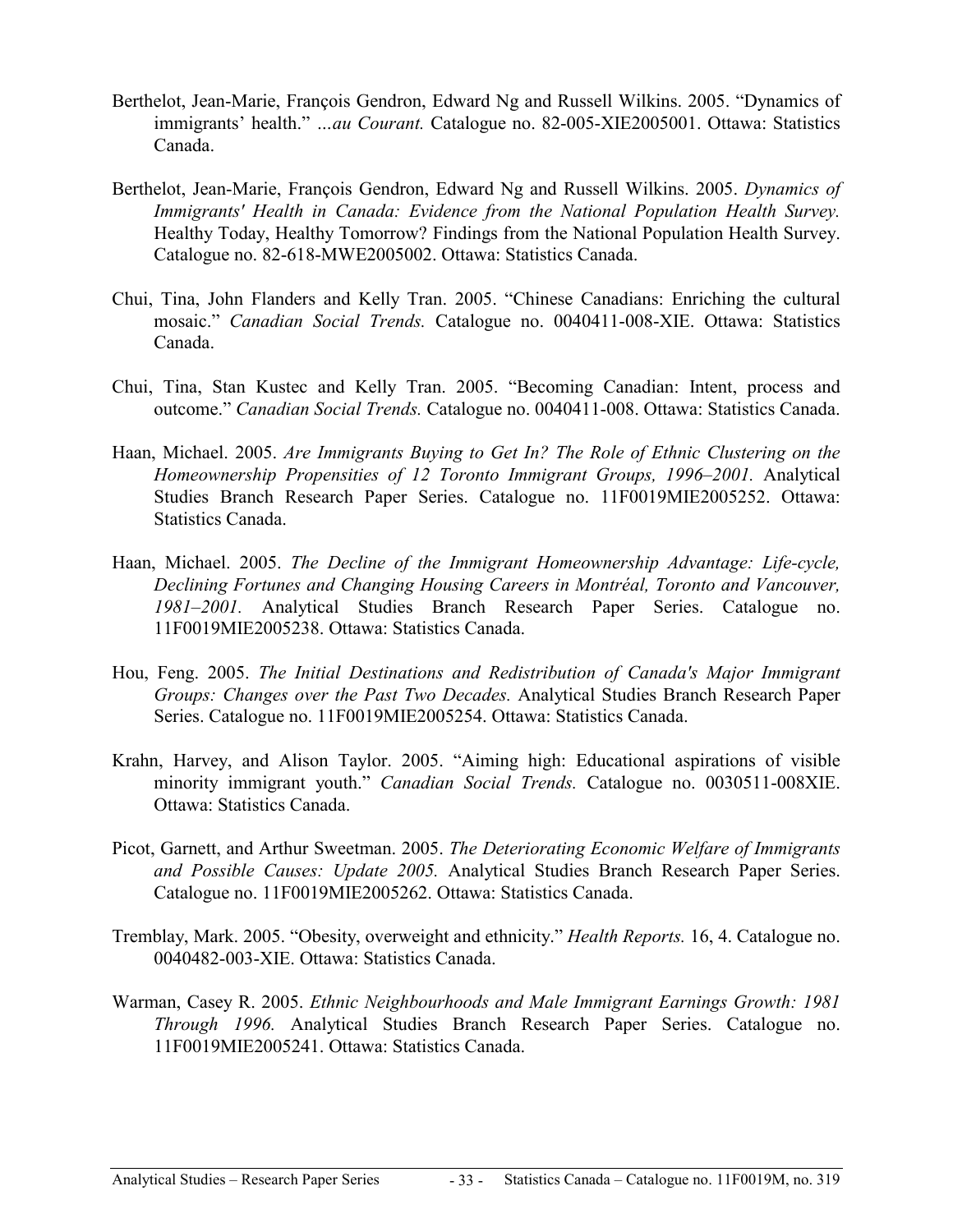- Aydemir, Abdurrahman, and Mikal Skuterud. 2004. *Explaining the Deteriorating Entry Earnings of Canada's Immigrant Cohorts: 1966–2000.* Analytical Studies Branch Research Paper Series. Catalogue no. 11F0019MIE2004225. Ottawa: Statistics Canada.
- Beshiri, Roland. 2004. "Immigrants in rural Canada: 2001 update." *Rural and Small Town Canada Analysis Bulletin.* 5, 4. Catalogue no. 21-006-XIE2004004. Ottawa: Statistics Canada.
- Bourne, Larry S., and Feng Hou. 2004. *Population Movement into and out of Canada's Immigrant Gateway Cities: A Comparative Study of Toronto, Montréal and Vancouver.* Analytical Studies Branch Research Paper Series. Catalogue no. 11F0019MIE2004229. Ottawa: Statistics Canada.
- Caron Malenfant, Éric. 2004. "Suicide in Canada's immigrant population." *Health Reports.* 15, 2. Catalogue no. 0020382-003-XIE. Ottawa: Statistics Canada.
- Dryburgh, Heather, and Jason Hamel. 2004. "Immigrants in demand: Staying or leaving?" *Canadian Social Trends.* Catalogue no. 0020411-008-XIE. Ottawa: Statistics Canada.
- Ferrer, Ana, David A. Green and W. Craig Riddell. 2004. *The Effect of Literacy on Immigrant Earnings.* Catalogue no. 89-552-MIE2004012. Ottawa: Statistics Canada and Human Resources and Skills Development Canada.
- Galarneau, Diane, and René Morissette. 2004. "Immigrants: Settling for less?" *Perspectives on Labour and Income.* 16, 3. Catalogue no. 75-001-XIE. Ottawa: Statistics Canada.
- Hamm, Brian, and Kelly Tran. 2004. "Visible minorities in the labour force: 20 years of change." *Canadian Social Trends.* Catalogue no. 0010411-008-XIE. Ottawa: Statistics Canada.
- Heisz, Andrew, and Grant Schellenberg. 2004. *Public Transit Use Among Immigrants.* Analytical Studies Branch Research Paper Series. Catalogue no. 11F0019MIE2004224. Ottawa: Statistics Canada.
- Hou, Feng. 2004. *Recent Immigration and the Formation of Visible Minority Neighbourhoods in Canada's Large Cities.* Analytical Studies Branch Research Paper Series. Catalogue no. 11F0019MIE2004221. Ottawa: Statistics Canada.
- Hou, Feng, and Garnett Picot. 2004. "Visible minority neighbourhoods in Toronto, Montréal, and Vancouver." *Canadian Social Trends.* Catalogue no. 0040311-008-XIE. Ottawa: Statistics Canada.
- McBride, Stephan, and Arthur Sweetman. 2004. *Postsecondary Field of Study and the Canadian Labour Market Outcomes of Immigrants and Non-immigrants.* Analytical Studies Branch Research Paper Series. Catalogue no. 11F0019MIE2004233. Ottawa: Statistics Canada.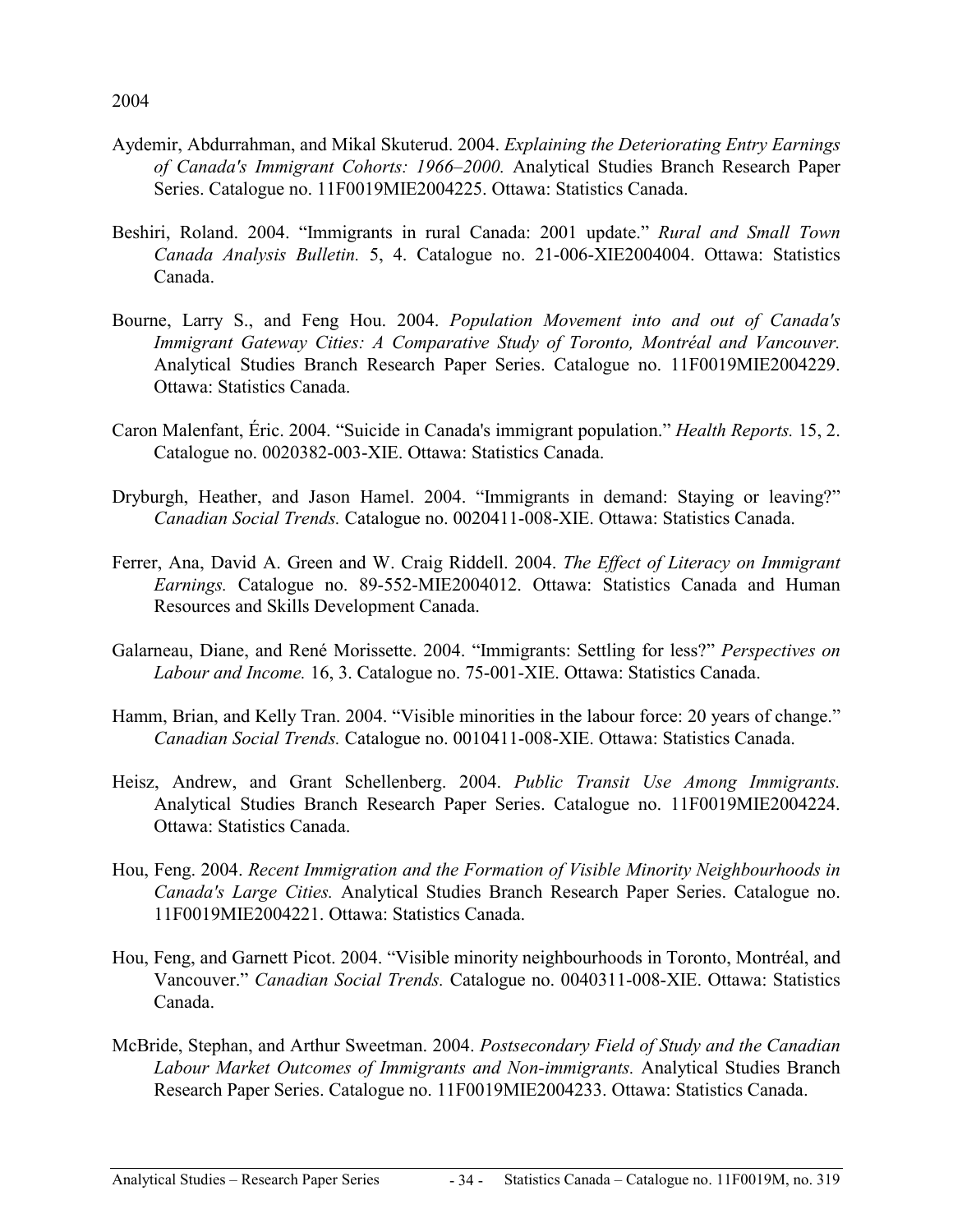- McMullen, Kathryn. 2004. "Children of immigrants: How well do they do in school?" *Education Matters: Insights on Education, Learning and Training in Canada.* 4. Catalogue no. 81- 004-XIE. Ottawa: Statistics Canada.
- Palameta, Boris. 2004. "Low income among immigrants and visible minorities." *Perspectives on Labour and Income.* 5, 4. Catalogue no. 75-001-XIE. Ottawa: Statistics Canada.
- Schellenberg, Grant. 2004. *Immigrants in Canada's Census Metropolitan Areas.* Trends and Conditions in Census Metropolitan Areas. Catalogue no. 89-613-MIE2004003. Ottawa: Statistics Canada.
- Sweetman, Arthur. 2004. *Immigrant Source Country Educational Quality and Canadian Labour Market Outcomes.* Analytical Studies Branch Research Paper Series. Catalogue no. 11F0019MIE2004234. Ottawa: Statistics Canada.

- Aydemir, Abdurrahman. 2003. *Effects of Business Cycles on the Labour Market Assimilation of Immigrants.* Analytical Studies Branch Research Paper Series. Catalogue no. 11F0019MIE2003203. Ottawa: Statistics Canada.
- Badets, Jane. 2003. "Update on cultural diversity." *Canadian Social Trends.* Catalogue no. 0020311-008-XIE. Ottawa: Statistics Canada.
- Bélanger, Alain. 2003. "The fertility of immigrant women and their Canadian-born daughters." *Report on the Demographic Situation in Canada*. Catalogue no. 91-209-XIE2002000. Ottawa: Statistics Canada.
- Caron Malenfant Éric, and Laurent Martel. 2003. "Recent immigration to Canada from the Balkans." *Report on the Demographic Situation in Canada.* Catalogue no. 91-209- XIE2003000. Ottawa: Statistics Canada.
- Chui, Tina, and Danielle Zietsma. 2003. "Earnings of immigrants in the 1990s." *Canadian Social Trends.* Catalogue no. 0020311-008-XIE. Ottawa: Statistics Canada.
- Frenette, Marc, and René Morissette. 2003. *Will They Ever Converge? Earnings of Immigrants and Canadian-born Workers over the Last Two Decades.* Analytical Studies Branch Research Paper Series. Catalogue no. 11F0019MIE2003215. Ottawa: Statistics Canada.
- Hou, Feng, and John Myles. 2003. *Neighbourhood Attainment and Residential Segregation Among Toronto's Visible Minorities.* Analytical Studies Branch Research Paper Series. Catalogue no. 11F0019MIE2003206. Ottawa: Statistics Canada.
- Hou, Feng, and Garnett Picot. 2003. *Visible Minority Neighbourhood Enclaves and Labour Market Outcomes of Immigrants.* Analytical Studies Branch Research Paper Series. Catalogue no. 11F0019MIE2003204. Ottawa: Statistics Canada.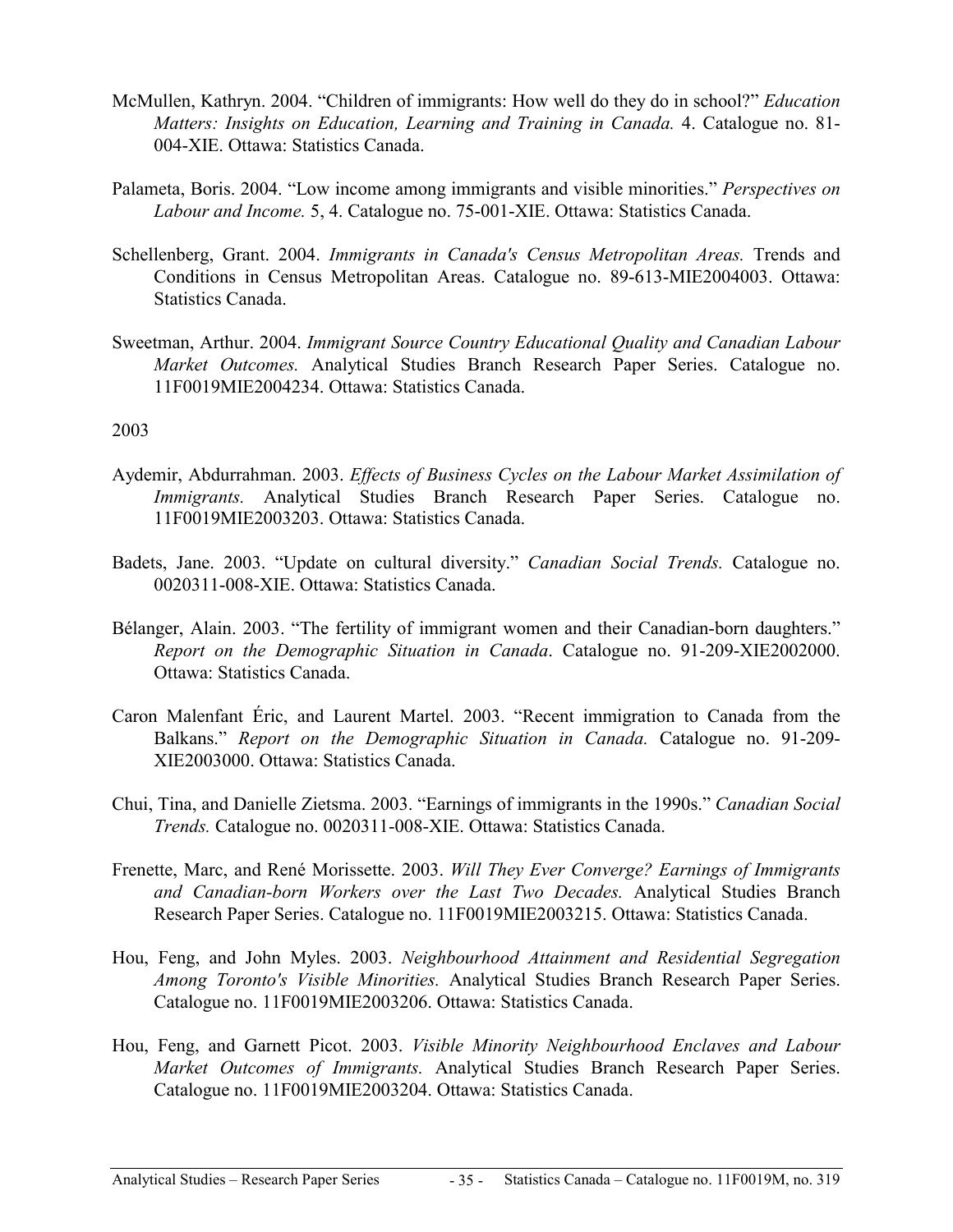- <span id="page-35-0"></span>Picot, Garnett, and Feng Hou. 2003. *The Rise in Low-income Rates Among Immigrants in Canada.* Analytical Studies Branch Research Paper Series. Catalogue no. 11F0019MIE2003198. Ottawa: Statistics Canada.
- Statistics Canada. *Earnings of Canadians: Making a Living in the New Economy.* Analysis Series, 2001 Census. Catalogue no. 96F0030XIE2001013. Ottawa: Statistics Canada.
- Zhang, Xuelin. 2003. *The Wealth Position of Immigrant Families in Canada.* Analytical Studies Branch Research Paper Series. Catalogue no. 11F0019MIE2003197. Ottawa: Statistics Canada.

#### 2002

- Ali, Jennifer. "Mental health of Canada's immigrants." Supplement to *Health Reports*. Catalogue no. 82-003-SIE2002001. Ottawa: Statistics Canada.
- Aydemir, Abdurrahman. 2002. *Effects of Selection Criteria and Economic Opportunities on the Characteristics of Immigrants.* Analytical Studies Branch Research Paper Series. Catalogue no. 11F0019MIE2002182. Ottawa: Statistics Canada.
- Frenette, Marc. 2002. *Do the Falling Earnings of Immigrants Apply to Self-employed Immigrants?* Analytical Studies Branch Research Paper Series. Catalogue no. 11F0019MIE2002195. Ottawa: Statistics Canada.
- Morissette, René. 2002. "Pensions: Immigrants and visible minorities." *Perspectives on Labour and Income.* 14, 3. Catalogue no. 75-001-XIE. Ottawa: Statistics Canada.
- Statistics Canada. 2002. "Immigrants in rural Canada." *Rural and Small Town Canada Analysis Bulletin.* Catalogue no. 21-006-XIE2002002. Ottawa: Statistics Canada.

#### 1998

Picot, Garnett. 1998. *What Is Happening to Earnings Inequality and Youth Wages in the 1990s?* Analytical Studies Branch Research Paper Series. Catalogue no. 11F0019MIE1998116. Ottawa: Statistics Canada.

#### **13.2 Papers not produced by Statistics Canada**

- Antecol, Heather, Peter Kuhn and Stephen J. Trejo. 2006. "Assimilation via prices or quantities? Sources of immigrant earnings growth in Australia, Canada, and the United States. *The Journal of Human Resources.* 41, 4: 821–840.
- Banting, Keith, Thomas J. Courchene and F. Leslie Seidle (editors). 2007. *Belonging? Diversity, Recognition and Shared Citizenship in Canada.* The Art of the State Series, Vol. 3. Montréal: Institute for Research on Public Policy.
- Beaudry, Paul, and David A. Green. 2000. "Cohort patterns in Canadian earnings: Assessing the role of skill premia in inequality trends." *Canadian Journal of Economics.* 33, 4: 907–936.